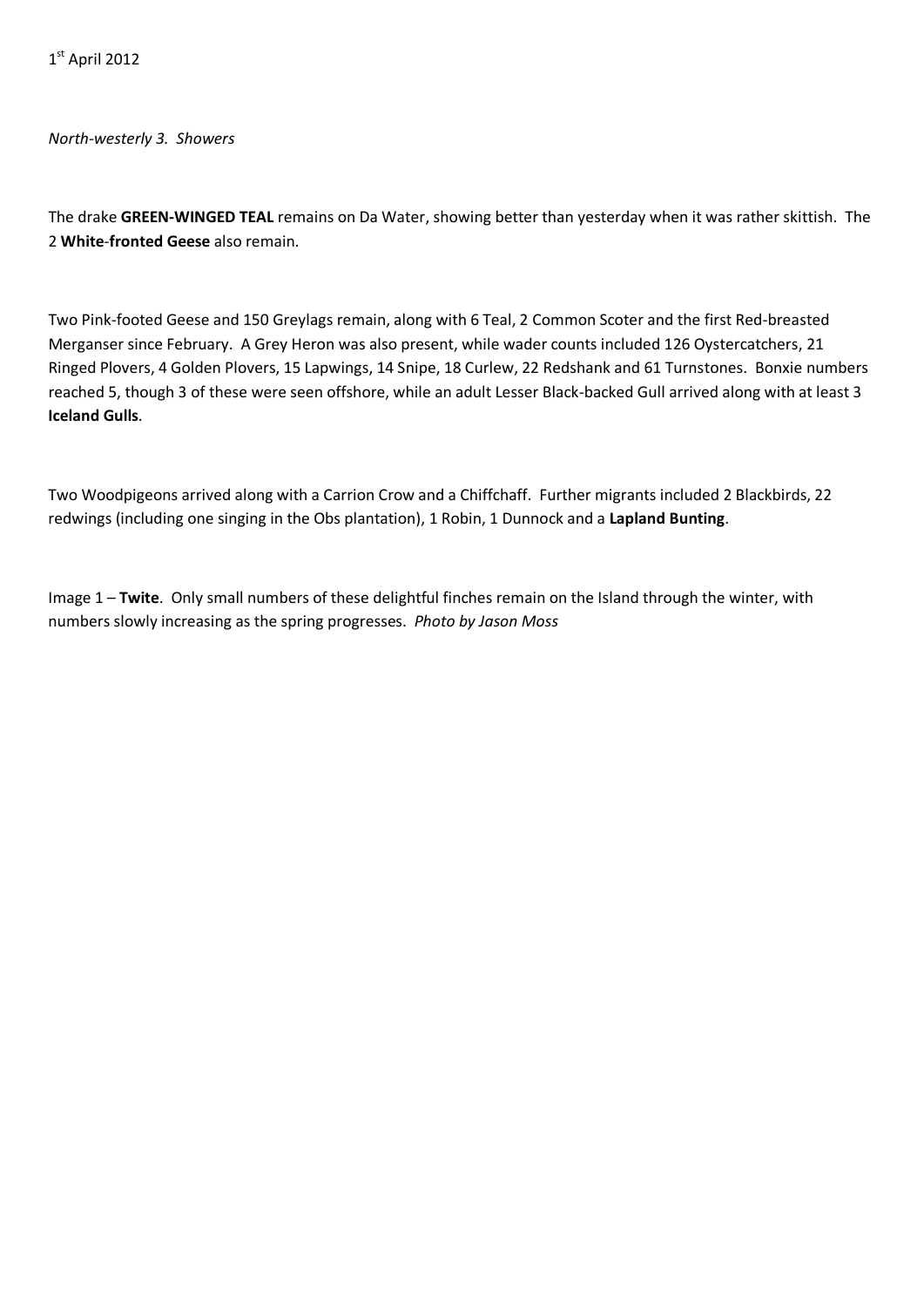*Northerly, force 2 with snow showers, sometimes heavy, clearing to bright sunny conditions*

On a day that contained weather from all four seasons of the year, one or two bits and pieces managed to arrive. The **Green-winged Teal** remains, as do the **White-fronted Geese** with the lingering goose flock.

A female Wigeon was in the havens and 3 Common Scoter were in Furse. Bonxie numbers remain steady, with 5 present, while the breeding auks were rafting in large numbers in Fair Isle waters.

A new **Long-eared Owl** was trapped in the plantation in the morning, as was a smart male **Ring Ouzel** shortly after. On the small passerine front, 149 Skylarks suggested an arrival while other new birds included a Song Thrush, 38 Redwings (including a bird singing in the observatory garden in the morning), 3 Robins, a very smart male **Black Redstart** at Quoy, 138 Meadow Pipits, 2 Chaffinches, the first **Linnet** of the year at the Obs and a Reed Bunting.

Image – **Long-eared Owl**. *Photo by Jason Moss*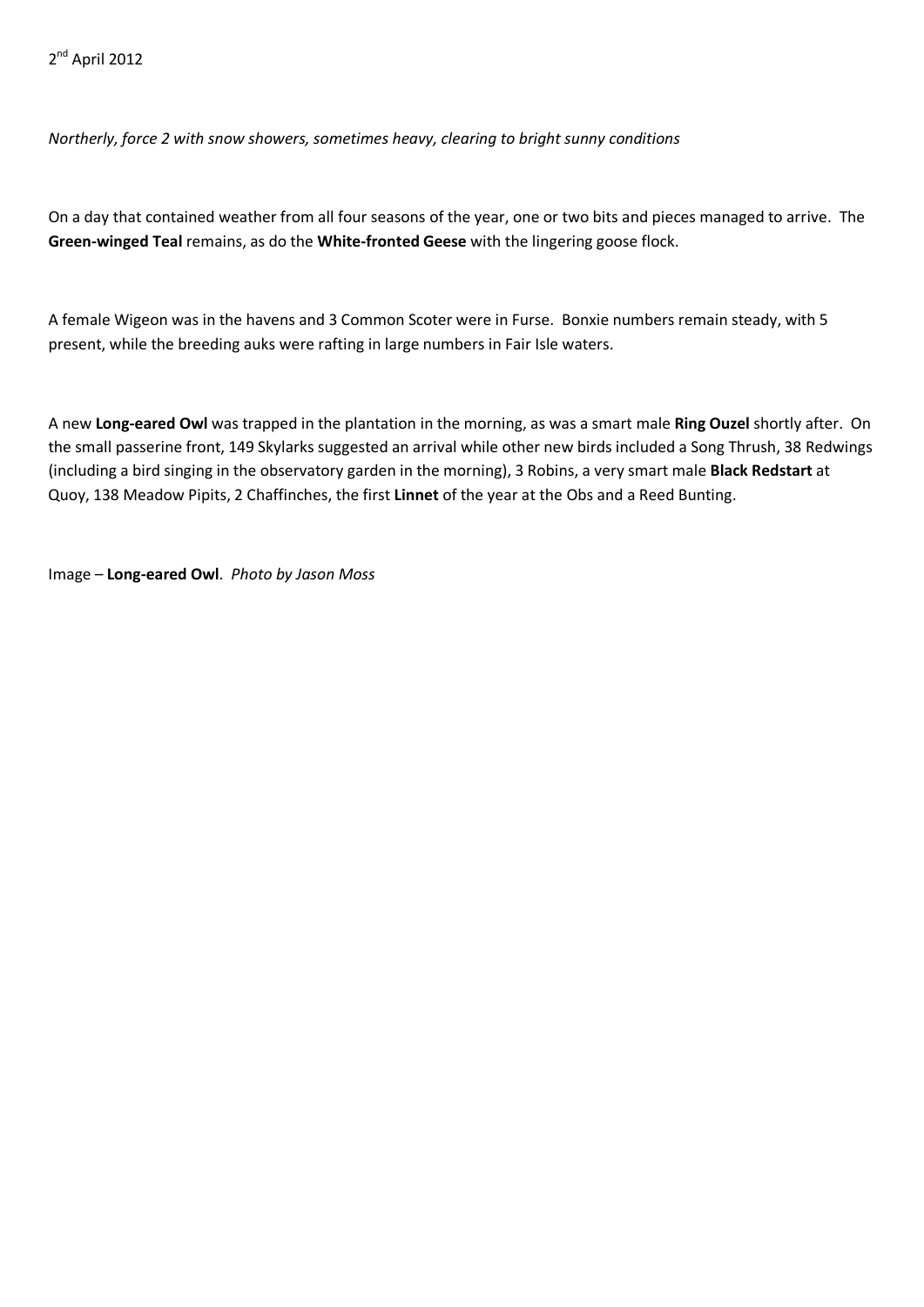*Moderate north-easterly and heavy snow, settling across the isle, but thawing too rapidly for snowmen etc! Cold*

The **Green-winged Teal** remains faithful to Da Water, associating with the 6 Eurasian Teal there. A **Jack Snipe** was flushed from the irises at the Wally Burn while the lingering 2<sup>nd</sup> winter **Iceland Gull** was seen again. A high count of Ravens on Ward Hill must have included migrant birds, with 19 birds there.

A Chiffchaff was at the Obs, and the male **Ring Ouzel** remains in the vicinity of the Plantation, while other sightings included 2 Blackbirds, 25 Redwing, the male **Black Redstart** at Quoy and 2 Chaffinches.

Image- **Snow across the south**. *Photo by Jason Moss*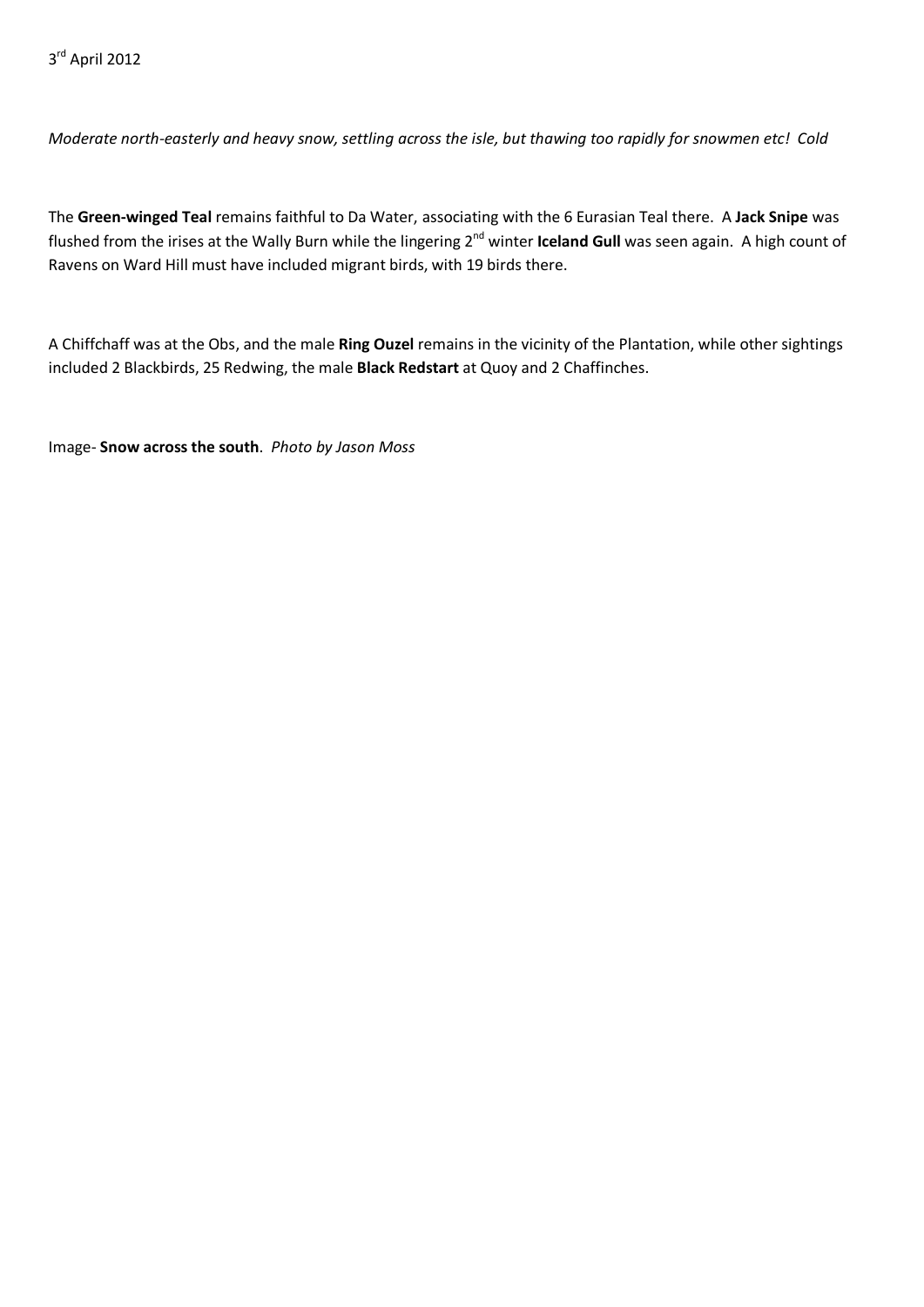4th April 2012

*Light W/NW. Fine and sunny, but still pretty cold*

New in was a drake Wigeon in South Harbour and 3 Red-breasted Mergansers, while 2 Common Scoter were still present. An immature Cormorant and Grey Heron were in South Harbour while the islands Peregrine pair were joined by a migrant female briefly. Lapwings showed signs of arrival in the calm weather, with 24 counted.

Skylarks were on the move, with 195 logged while the Chiffchaff, **Ring Ouzel** and **Black Redstart** remain and 2 Dunnocks, 5 Pied Wagtails, 8 Snow buntings and 2 Reed Buntings arrived.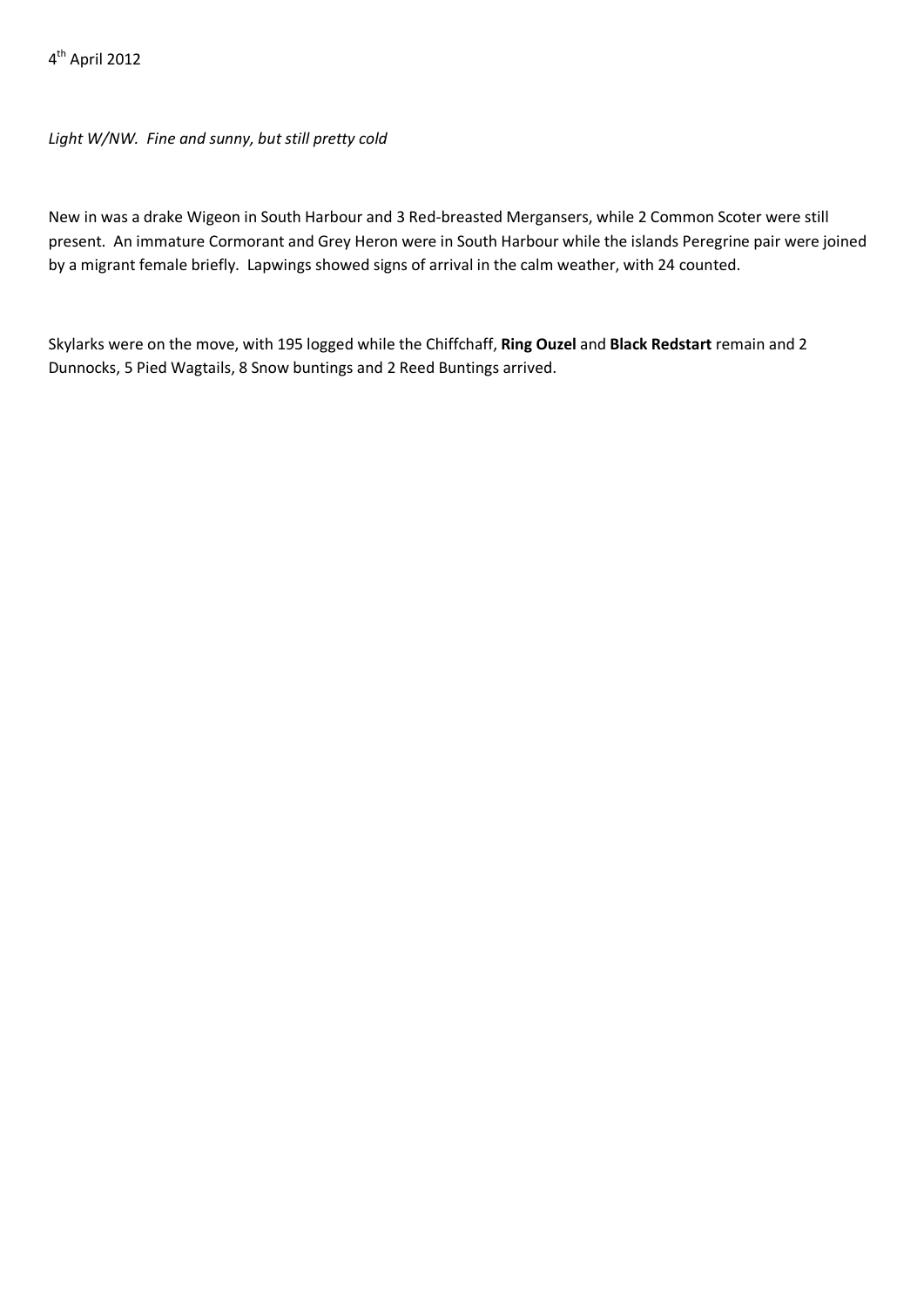*Moderate north-westerlies with some showers but mostly dry and bright*

A new **White-fronted Goose** arrived in amongst the Greylag Goose flock. A tricky bird to race, opinion is swayed towards Greenland, but with features relating to both races a decision is yet to be made… fascinating birds! The **Green**-**winged Teal** remains.

Four Bonxies were present, while 4 Black-headed Gulls and 23 Common Gulls was a slight increase in sightings. A 3<sup>rd</sup> winter Iceland Gull also arrived.

The **Ring Ouzel** and Chiffchaff remain, while a Redwing was again singing in the Obs garden. A male Wheatear arrived, as did a confiding Mealy Redpoll at Kennaby, but otherwise the island was fairly quiet.

Image - **Chiffchaff** along the Obs garden sheep fencing. *Photo by Jason Moss*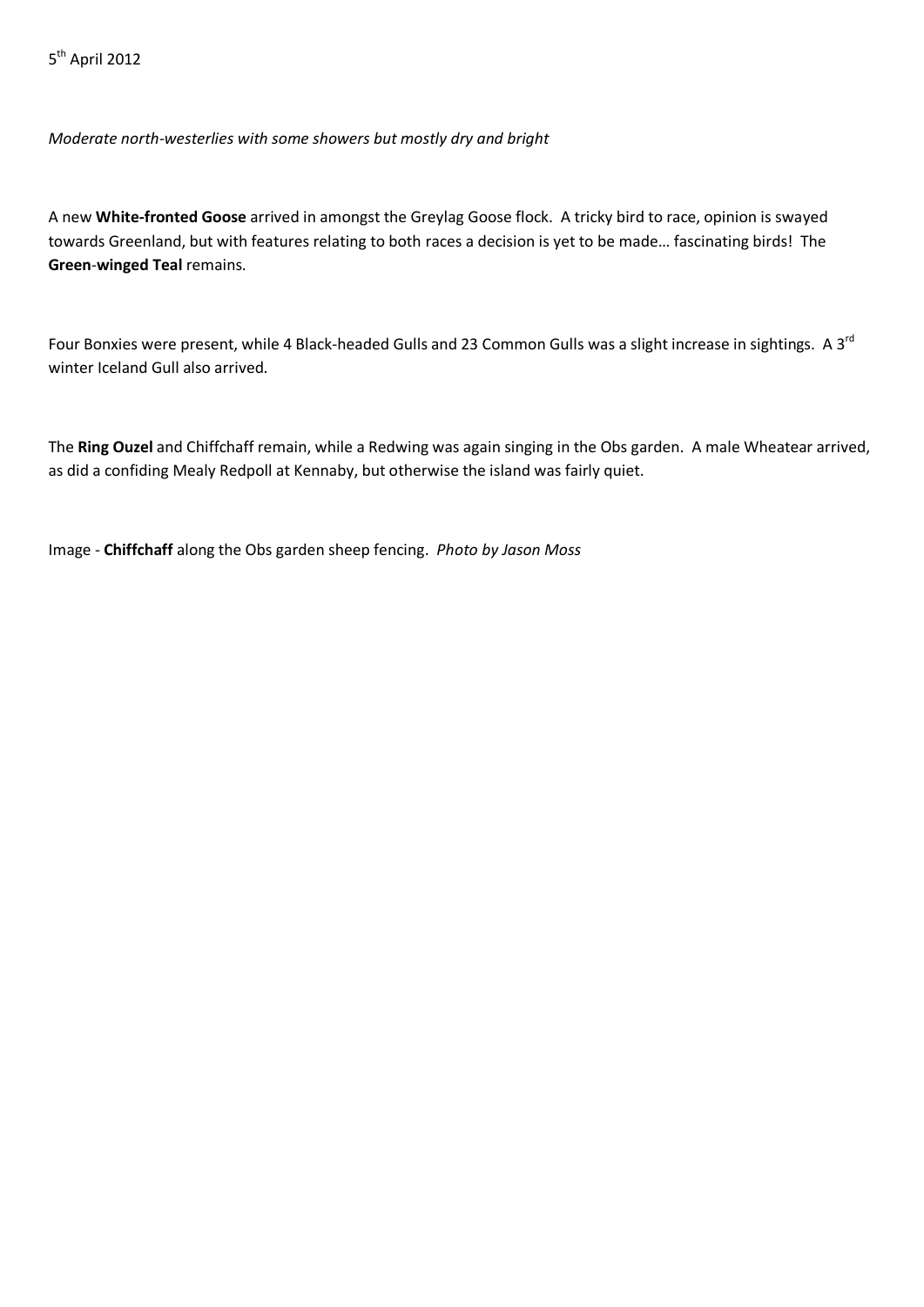$6<sup>th</sup>$  April 2012

*North-easterly force 2/3. Overcast with showers*

The immature **White**-**fronted Goose** remains with the lingering 115 Greylags and 2 Pink-footed Geese, while the 6 Teal also harboured their American cousin. A count of 34 Snipe was a clear increase on recent counts while Bonxie numbers reached double figures for the first time this spring. Four Lesser Black-backed Gulls were in the colony at Goorn.

A Short-eared Owl arrived in Da Water while the Skylark count reached 190 and Chiffchaff numbers increased to 3. Further passerine migrants included 2 Blackbirds, 42 Redwings, a Robin, 135 Meadow Pipits, the Mealy Redpoll still, one Snow Bunting and the lingering Reed Bunting.

Image – **Redwing** singing in the garden. *Photo by Jason Moss*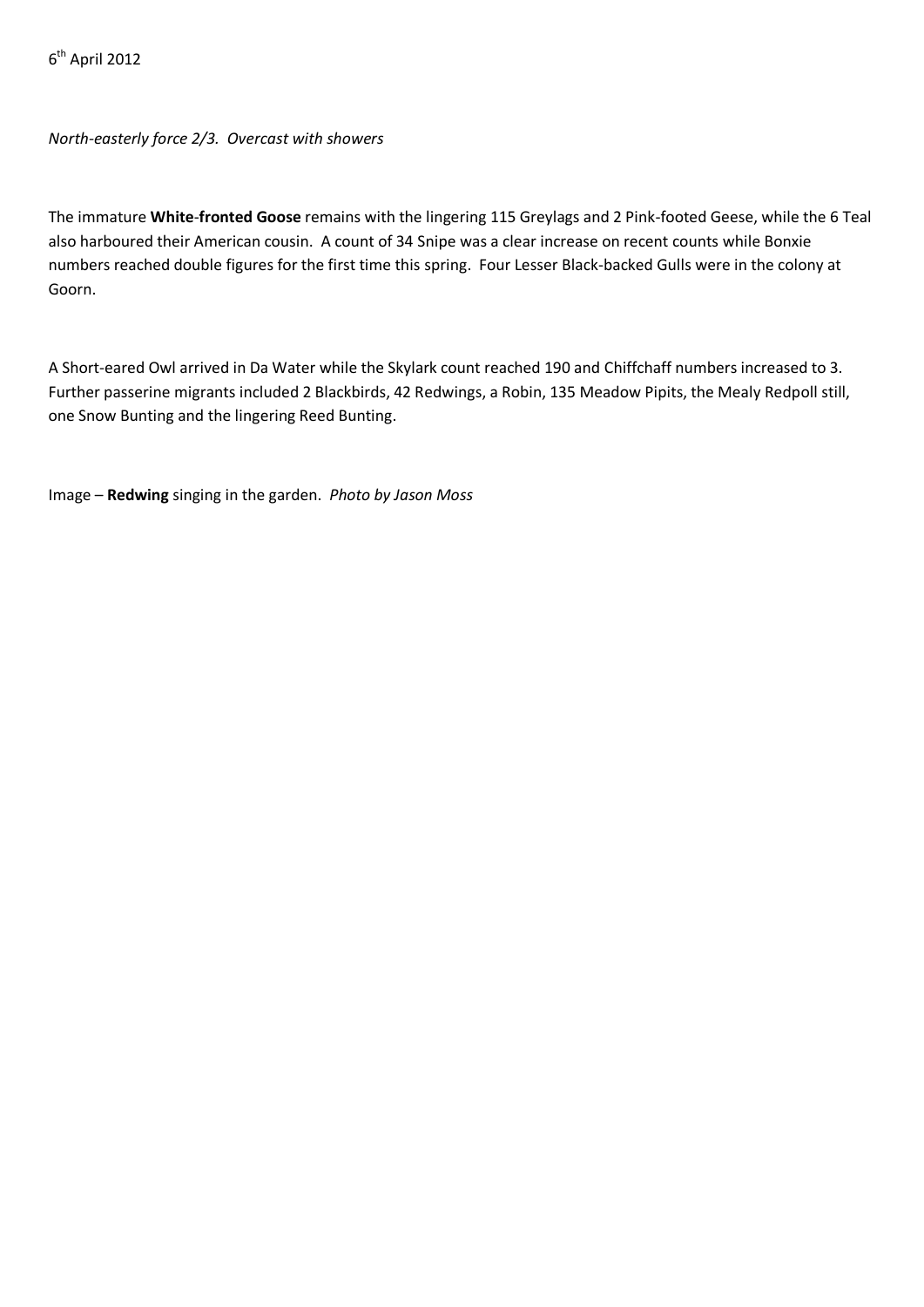# *Light south-easterly winds. Fine and dry all morning, turning wet by the afternoon*

One of the highlights of the morning was the sight of our resident pair of Peregrines copulating on the West cliffs. Not a common thing to witness, and hopefully the start of a successful season for the pair, having failed in 2011 due to the male being oiled by Fulmars early on in the season. The **Green**-**winged Teal** and **White**-**fronted Goose** both also remain. The juvenile Cormorant remains, while 42 Purple Sandpipers was the highest count of the year so far. Light northerly passage of Common Gulls produced 37 birds while 2 Iceland Gulls were present.

Four Goldcrests arrived and Chiffchaffs increased to 5, with one singing at Kennaby. The same **Ring Ouzel** male remains at the ringing hut, as does the same male **Black Redstart** at Quoy, while further new arrivals included a Chaffinch, steadily increasing numbers of Twite and 6 Snow Buntings. The Mealy Redpoll remains at Kennaby.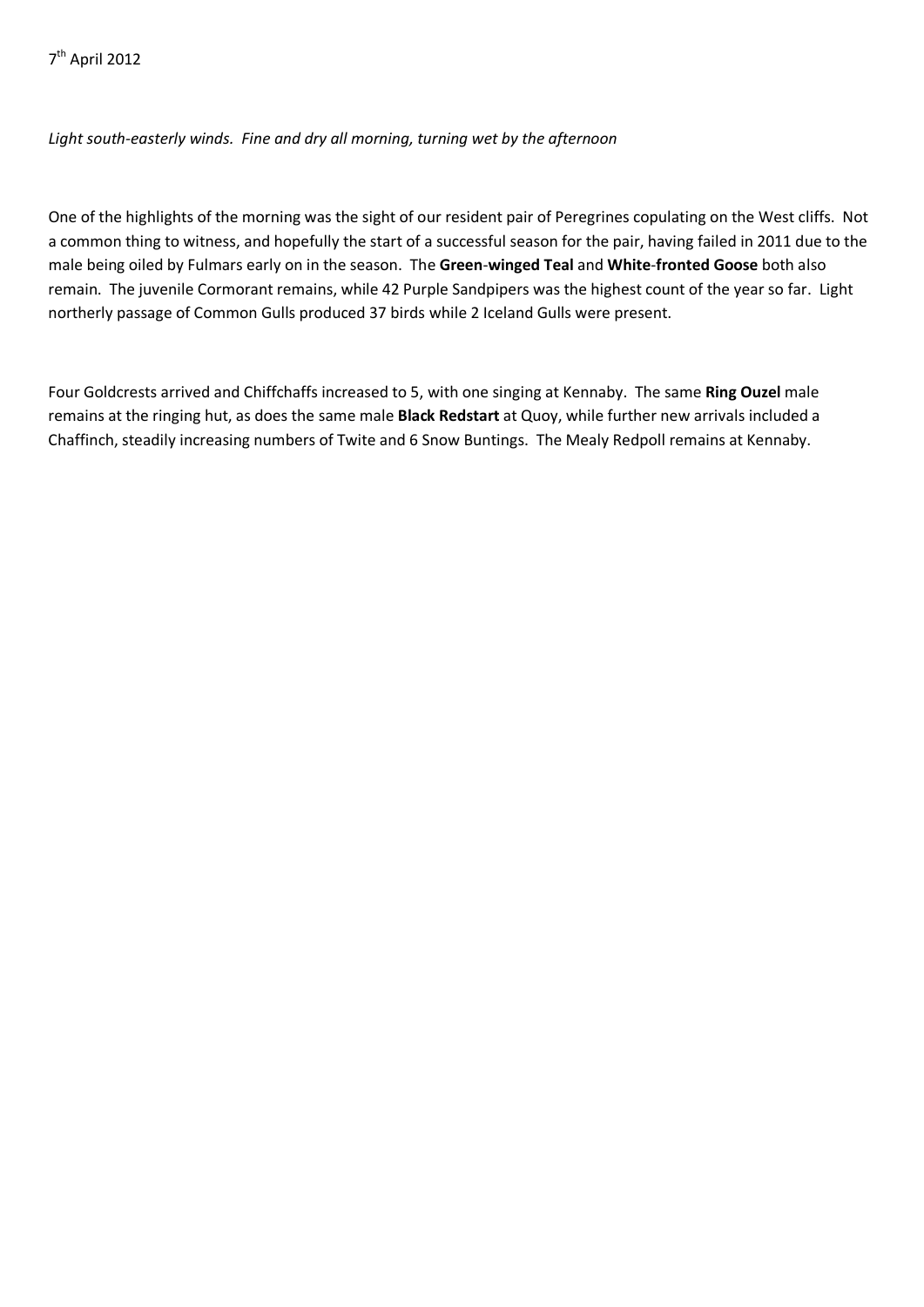*Light south-westerly. Overcast with rain*

The 1<sup>st</sup> winter **White-fronted Goose** remains with the Greylag flock, along with the 2 Pink-footed Geese. A Grey Heron arrived, as did a male Sparrowhawk which promptly took a Blackbird and then departed north. One Golden Plover passed overhead while both **Iceland** and **Glaucous Gulls** were seen in the south.

Three Woodpigeons arrived and hinted towards a bit of movement, but the only other new arrivals were 2 Song Thrushes, a few more Redwings, 2 male Wheatears, a Dunnock and increase in Meadow Pipits (to 157; the highest count of the year so far). The **Ring Ouzel** is also continuing to perform well by the ringing hut.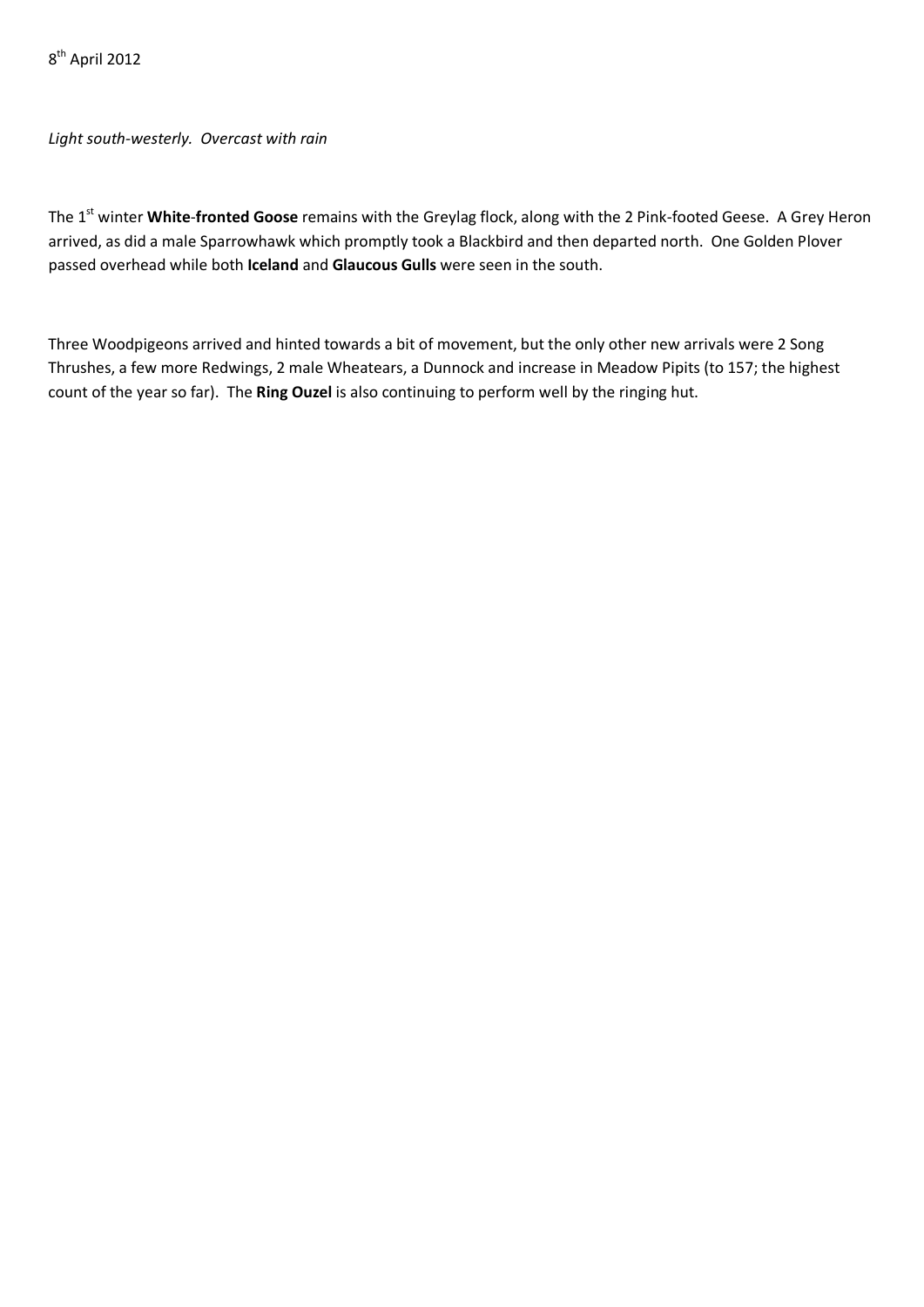*Light south/south-easterly winds with showers in the morning, drying up later*

A small hint of spring movement was evident in the slightly more promising conditions today, producing the first Sanderling of the year in South Harbour and the first Greenfinch in the Obs plantation.

A Shelduck in South Harbour was the second record of the year while a male Merlin was the first in a little while, as was a Woodcock. Three Black-headed Gulls arrived and a Collared Dove was also new in. Further migrants included a couple of Chiffchaffs, 3 Wheatears, 164 Meadow Pipits, a *littoralis* **Rock Pipit** on the cliffs, 2 Linnets and 2 Snow Buntings.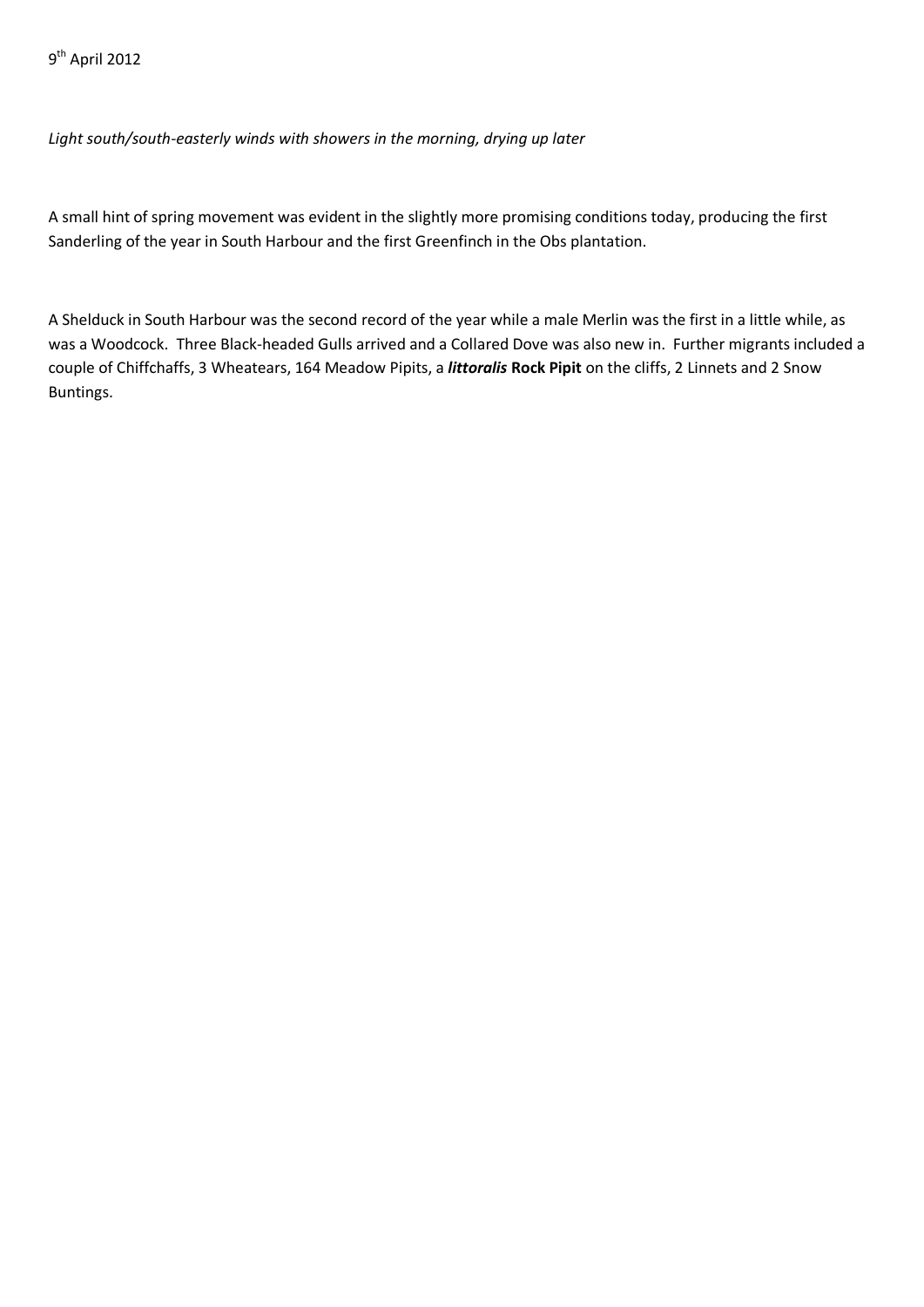## *North-easterly 1-2. Fine, but with occasional showers in the afternoon*

The lingering goose flock consisted of 166 Greylags, 2 Pink-footed Geese and the **White-fronted Goose**, while the resident Peregrine pair remains on good vocal form. The **Green**-**winged Teal** also remains, having been present for over 2 weeks. Waders included 4 Golden Plovers, 20 Lapwings, a lingering Sanderling, 6 Purple Sandpipers, 12 Snipe, a Woodcock, 15 Curlew, 14 Redshank and 59 Turnstones; all fairly standard for the time of year. Bonxie pairs are now firmly on territory while 66 Common Gulls provided a good count. One each of **Glaucous** and **Iceland Gull** were also recorded.

Four Woodpigeons and a showy **Long**-**eared Owl** at Springfield were new in, while other migrants included 2 Goldcrests, 2 Chiffchaffs, and the first **Willow Warbler** of the year, the lingering male **Ring Ouzel** and a small influx of commoner thrushes, including one Mistle Thrush, 25 Blackbirds, 14 Fieldfares, 39 Song Thrushes and 37 Redwings. Robins also arrived, with 13 counted, and Wheatears made it to double figures for the first time this year. Further Sightings included a *Littoralis* Rock Pipit and single Chaffinch and Brambling.

Image - **Blackbird** on the Pund walls. *Photo by Jason Moss*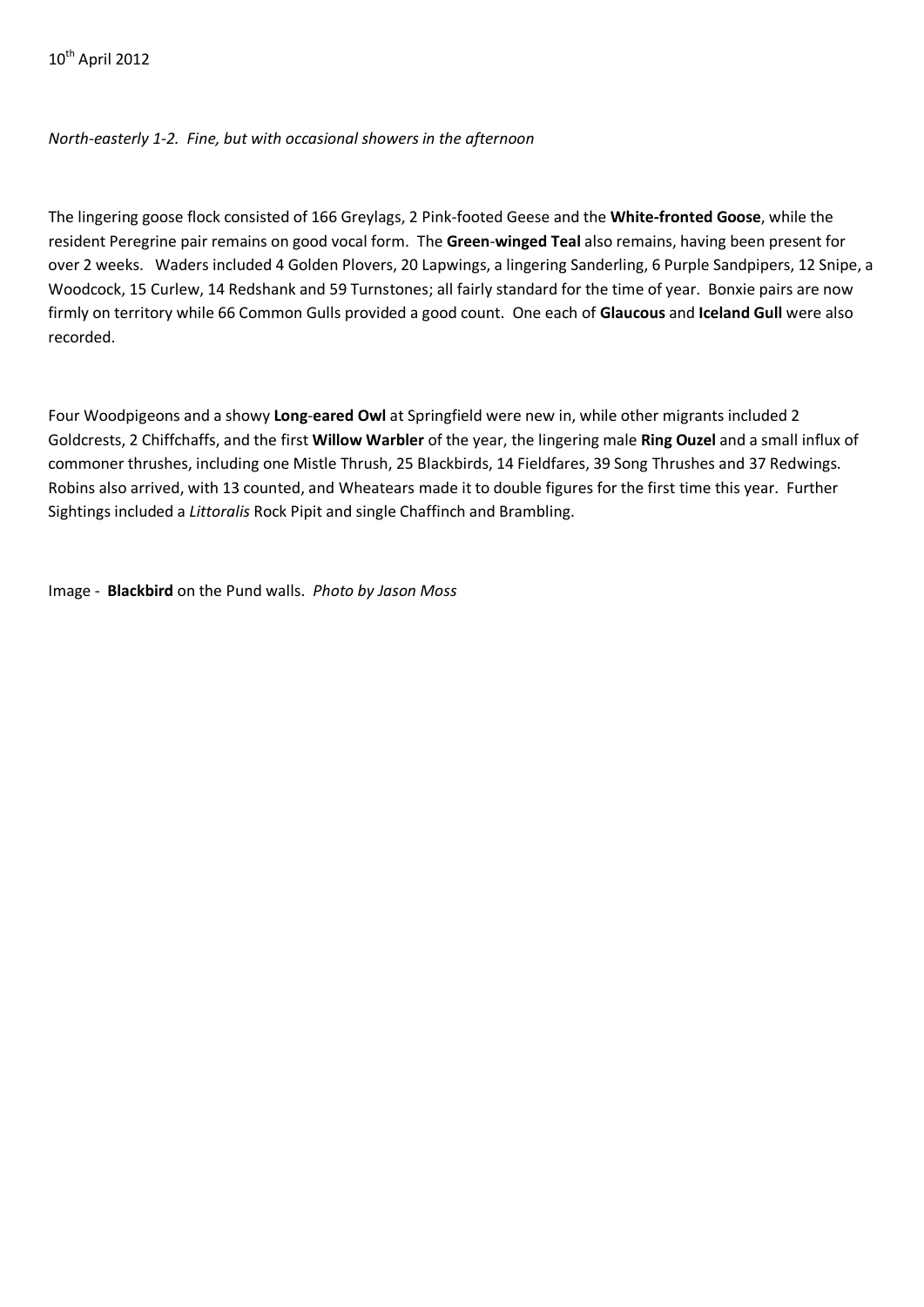*Moderate northerlies, with occasional showers*

The male Shelduck remains in South Harbour, while the first **Green Sandpiper** of the year arrived in Gilsetter. The 1st winter Glaucous Gull was seen again in the south.

A Carrion Crow arrived, but other new migrants were few and far between on the island. Counts included a lingering Chiffchaff, 22 Blackbirds and single figure counts of Fieldfare, Redwing and Song Thrush, a slight increase in Robins to 20 (though these are probably birds that arrived yesterday but went unseen on the cliffs), 7 Wheatears, 2 Chaffinches and yesterday's male Brambling and a Reed Bunting.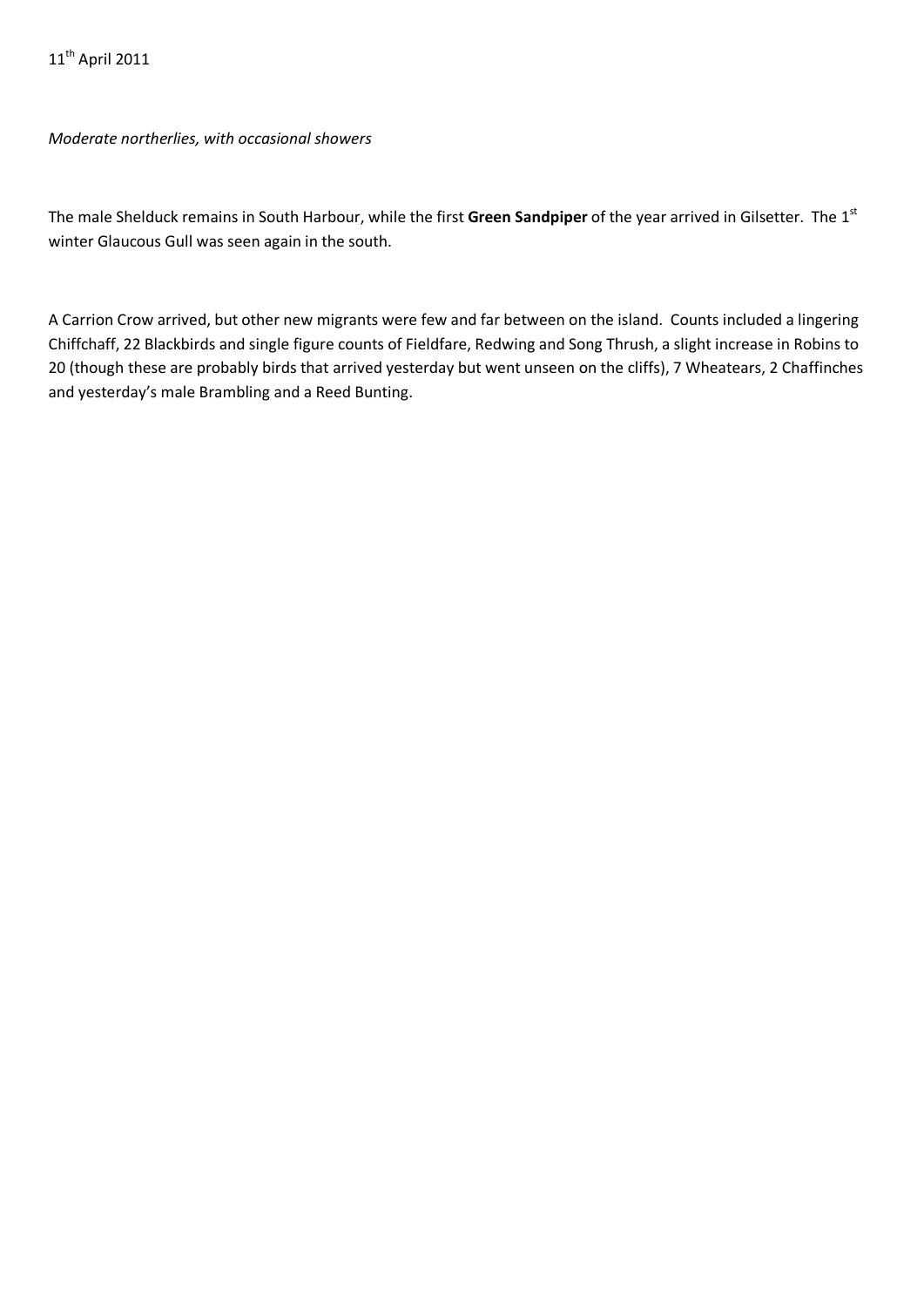## *Moderate to strong northerlies, with wintry showers. Cold and 'orrible!*

The male **Green-winged Teal** remains faithful to Da Water, sticking with its 6 Eurasian chums there, while a Cormorant was in the South Harbour and a female Merlin arrived. Lapwing numbers were boosted by a few migrant birds and the Green Sandpiper was still present, in the Vaadal. Common Gulls and Lesser Black-backed Gulls increased to 43 and 12 respectively, while the  $1<sup>st</sup>$  winter Glaucous Gull remains.

Three Woodpigeons were present along with 2 Goldcrests, the Chiffchaff, small numbers of common thrushes and Robins, the male Brambling and finally, a new arrival of 2 Snow and 3 male Lapland Buntings, the latter feeding on the Skaddan.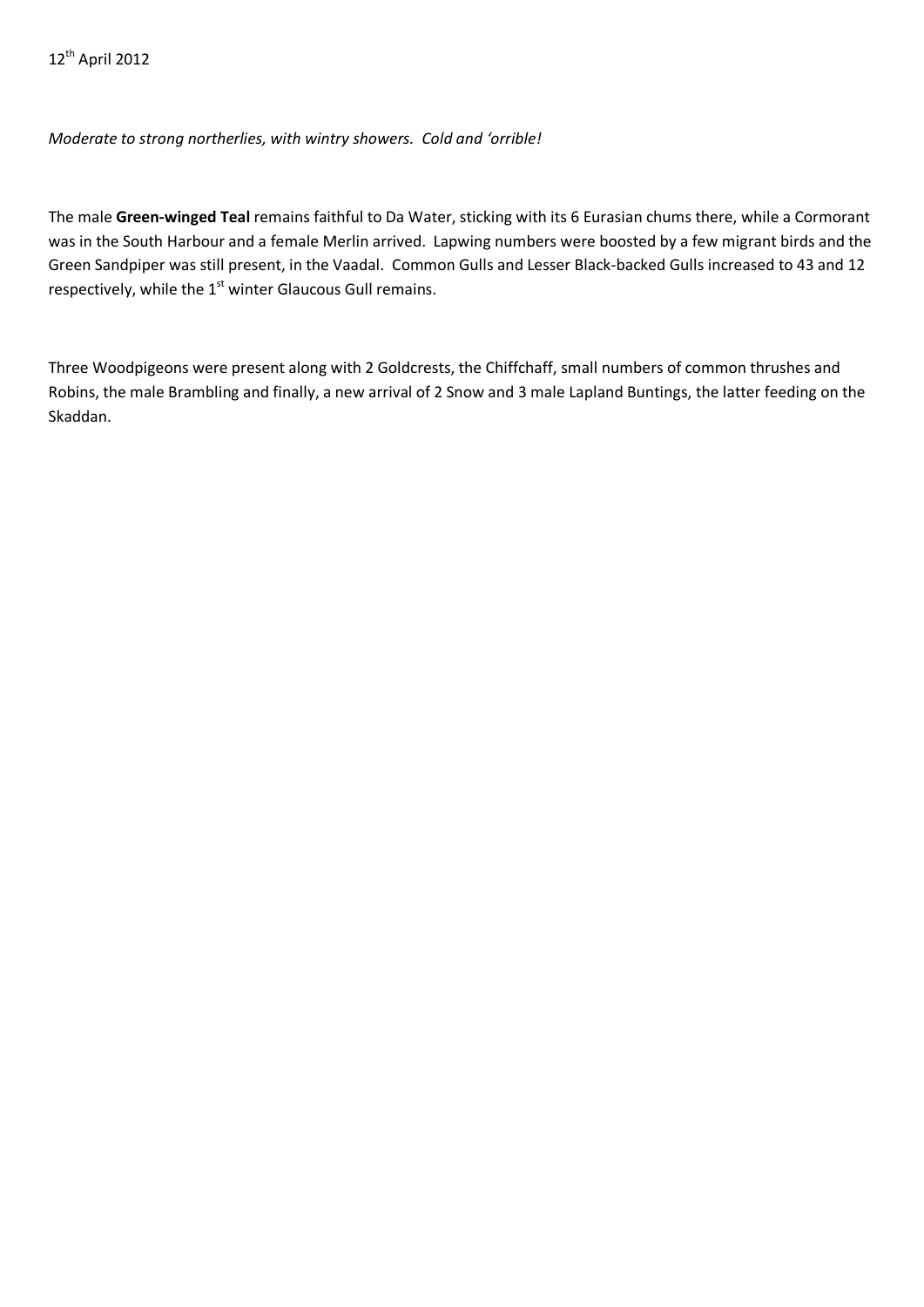### *Strong northerly winds and hail*

A male Merlin arrived onto the island, along with an immature Iceland Gull and a Black-headed Gull. The Green Sandpiper remains.

Two Mistle Thrushes deemed today to be a good day to arrive, as did a smart male **Black Redstart** at Barkland, but other thrush numbers remain low. Wheatear numbers dropped to 3 while also present were 194 Meadow Pipits, a Chaffinch and the 3 **Lapland Buntings**.

Image – **Wheatear.** *Photo by Jason Moss*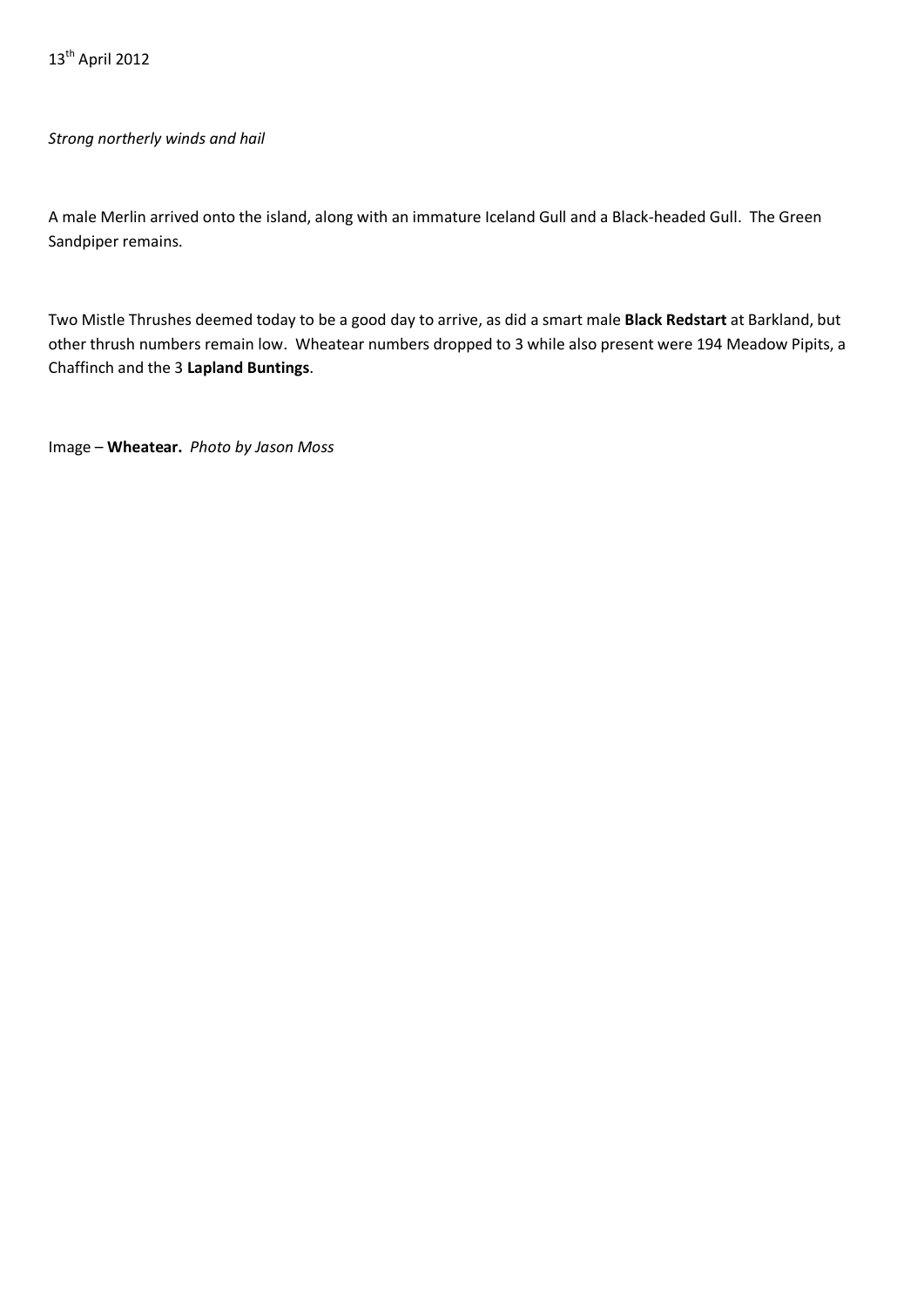*Moderate to strong north/north-easterlies. Bright and sunny*

The Shelduck remains in South Harbour, and the Green-winged Teal still resides on Da Water, while a male Redbreasted Merganser arrived in the Havens. The lingering Merlin and resident Peregrines were joined by a female Kestrel down near Utra.

Small migrant totals included small numbers of common thrushes around the isle, 13 Robins, 10 Wheatears, 9 Pied Wagtails, and a male **White Wagtail** below Malcolm's Head, 2 Chaffinches and 4 **Lapland Buntings**.

Image1 – **Kestrel** overseeing lambing at Skerryholm. *Photo by Jason Moss*

Image2 – **Kestrel**. *Photo by Jason Moss*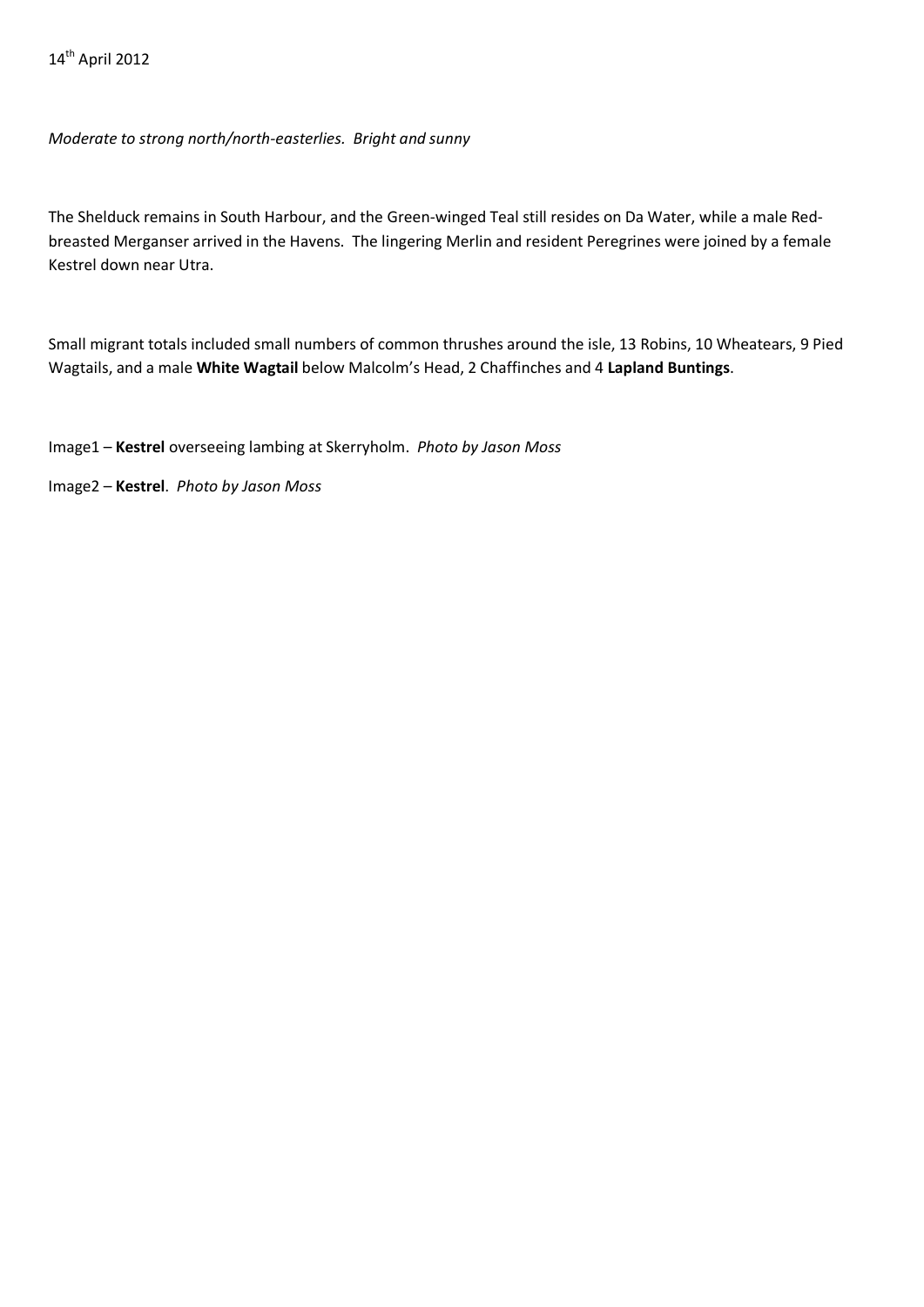*Cold northerly winds and snow showers in the morning. Fine but cold in the afternoon*

After what feels like quite a long time, we manage an interesting passerine on the isle, in the shape of a very handsome male **Hawfinch** at the Haa. About as bright as they possibly come, the bird showed well on and around Tommy's bird feeders, literally dwarfing the House Sparrows.

The Green-winged Teal is sticking around, while the Pink-footed Goose total was inflated; to 4. The Red-breasted Merganser remains while a female Merlin was logged hunting Skylarks over Gilsetter.

Two Carrion Crows were present while Skylarks increased to 106. Further migrants included a male Black Redstart at the shop, a Dunnock at the Obs, 2 White Wagtails at Malcolm's Head and 3 Chaffinches.

Image1+2 – **Hawfinch** at the Auld Haa. *Photos by Jason Moss*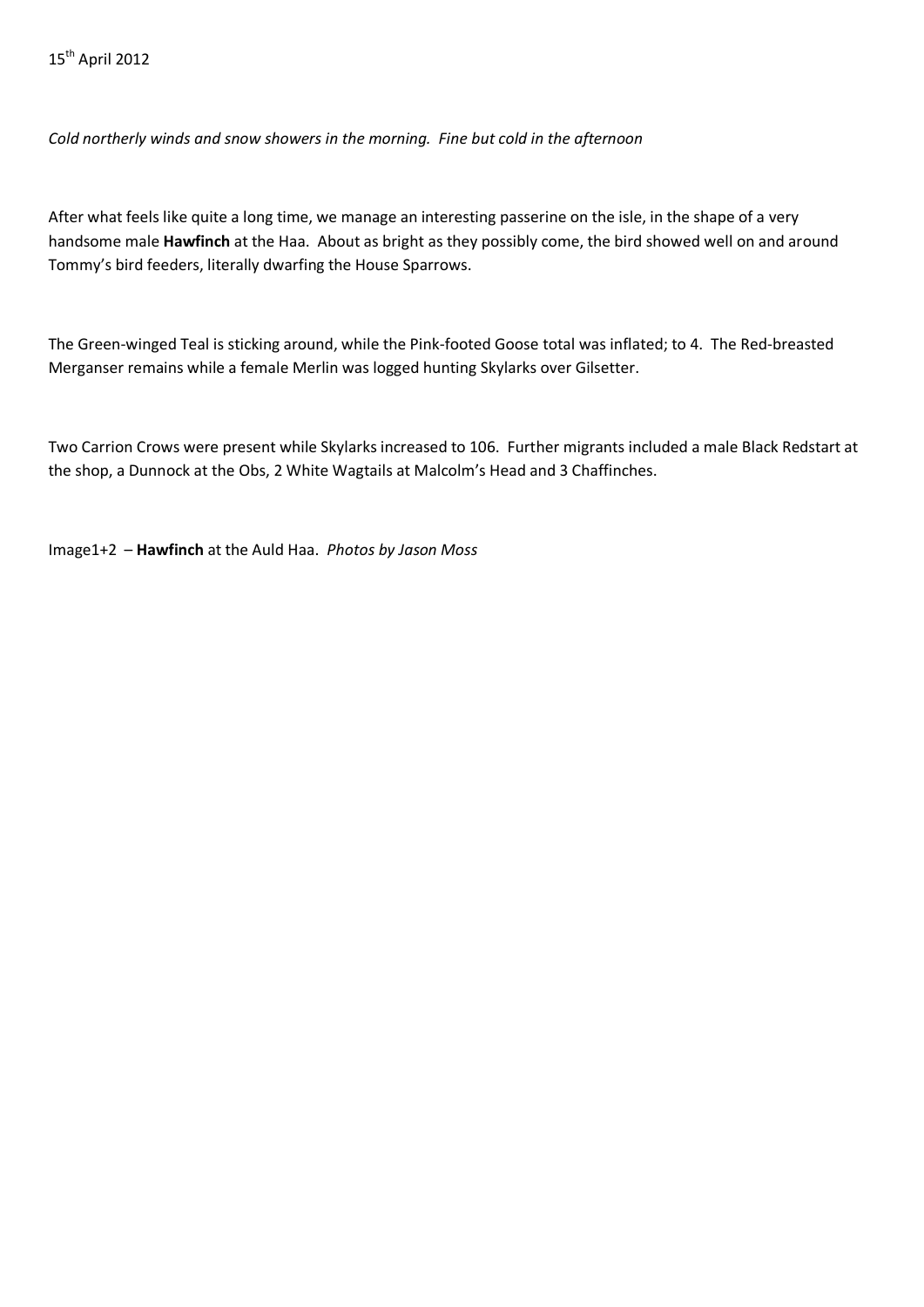*Light winds all day, with early snow showers petering out and leaving fine and bright, but cool conditions*

The White-fronted Goose and drake Green-winged Teal remain, while Eurasian Teal increased to 8 and 3 Common Scoter arrived in the north. A female Sparrowhawk was trapped and the female Kestrel lingered. Northerly Curlew passage in the morning produced a total of 70 birds, while Common Gulls were also moving in small numbers.

A few warblers and other bits in today at last, after what have felt like never-ending northerlies! Five Woodpigeons were present, while light corvid passage produced the first 3 Rooks of the year along with 6 Ravens, 6 Carrion Crows and 16 passage Hooded Crows all apparently heading south. Warblers were represented by 12 Chiffchaffs and 3 Willow Warblers. Not many, but it felt great just to see more than one in a day! Other migrants included 8 Fieldfare, 3 Song Thrushes, 9 Redwings, a Mistle Thrush, 9 Robins, 13 Wheatears, 2 Dunnocks, 12 Pied Wagtails, a clear increase in Meadow Pipits to 223 birds, a nice arrival of 18 Siskins, a Linnet trapped at the Obs, 58 Twite, the lingering **Hawfinch**, a Snow bunting, 5 **Lapland Buntings** and a Reed Bunting.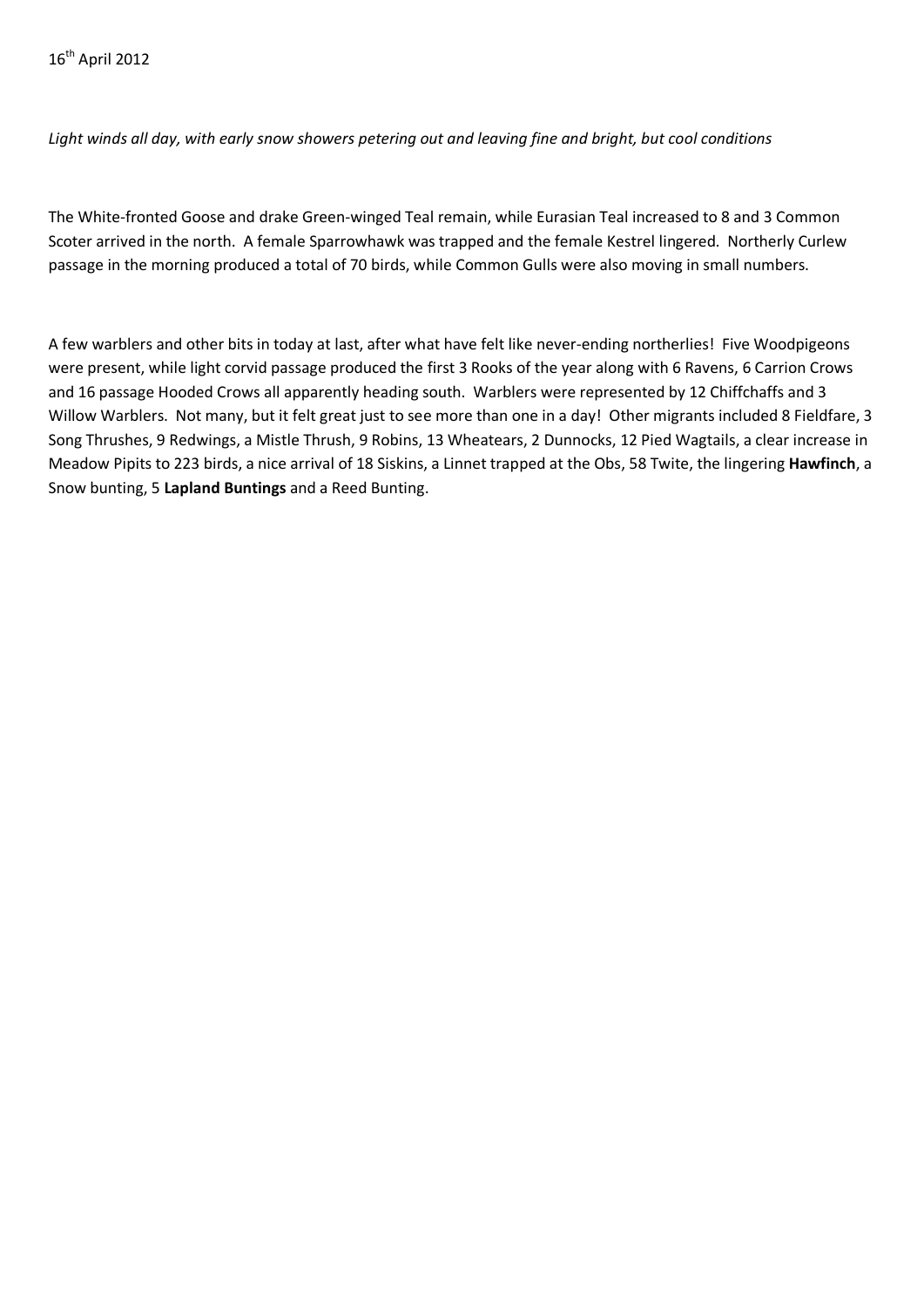*Strong to gale force easterly winds. Rain from late morning, developing heavy*

A tough-going, dreary day was brightened up, if very briefly, by a **FIRECREST** at lower station. The bird, sheltering besides the concrete buildings there was watched only for a matter of moments before it flitted round the corner and blew away, not to be refound in rapidly deteriorating weather.

Three Sparrowhawks arrived, joining the lingering Kestrel, Merlin and Peregrine pair. Two Woodcock also appeared, as did a Long-eared Owl which was subsequently caught in the Gulley. Migrant highlights in unpleasant conditions included 4 Chiffchaffs, a slight increase in Song Thrushes, the male Black Redstart still (also trapped and ringed), a *littoralis* Rock Pipit and single Brambling and Linnet.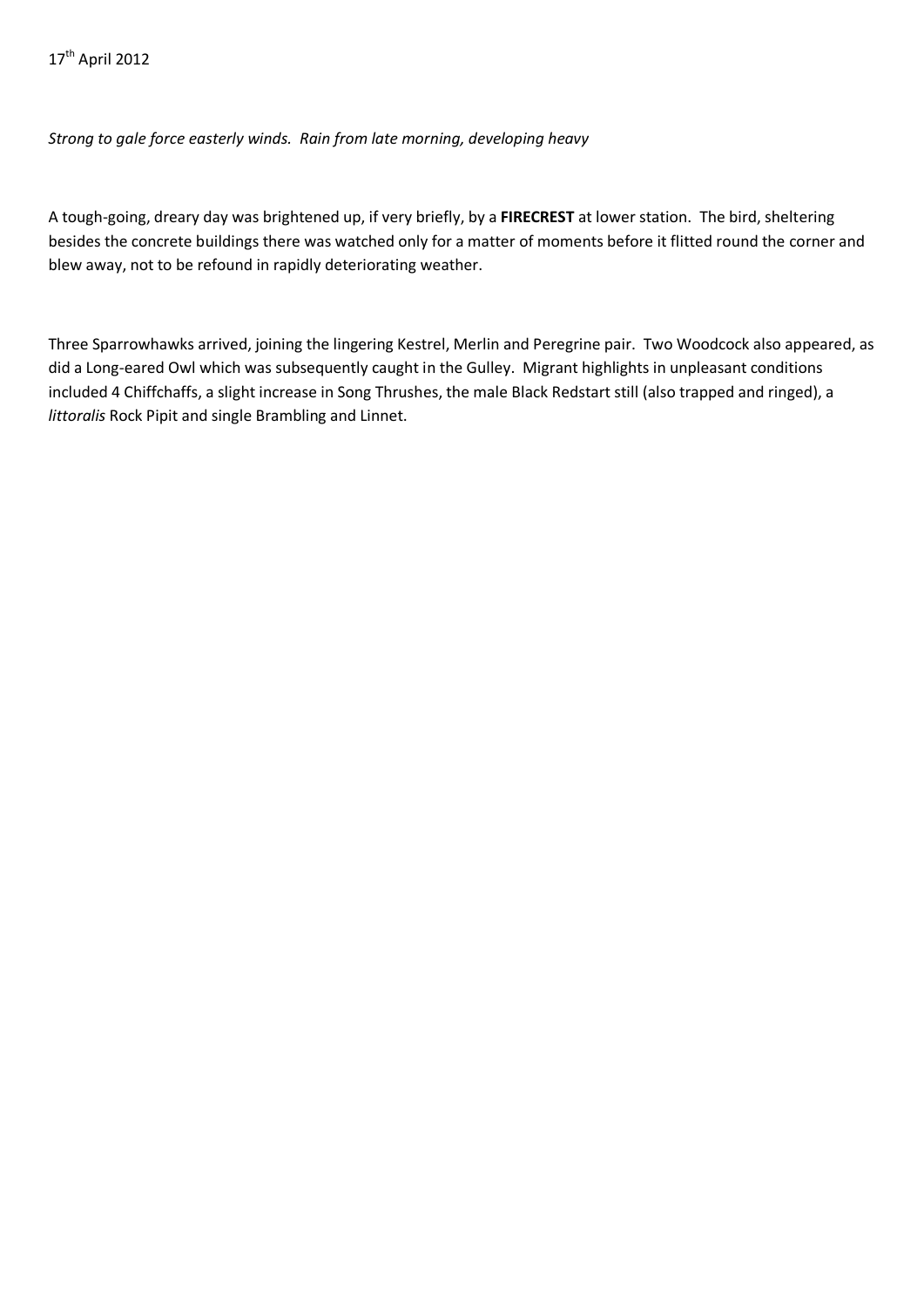*Light to moderate easterlies. Fine and bright*

The first **Barnacle Geese** of the year arrived, with 5 flying south in the morning. Nine Teal were on Da Water with the lingering **Green-winged Teal**, while a Common Scoter was in Furse. A Grey Heron was the first in over a week, while a ringtail **Hen Harrier** was a highlight of the morning as it flew north over the west cliffs. A good count of 53 Purple Sandpipers was made along with 33 Snipe and 2 Woodcock, while the Green Sandpiper reappeared. The first of this years **Arctic Skuas** arrived; a dark phase bird, while small numbers of commoner gulls arrived in the settled weather, with 30 Black-headed Gulls, 151 Common Gulls and 5 Lesser Black-backed Gulls. The adult **Iceland Gull** remains.

A decent day for new arrivals included the years first **Swallow** and **Tree Pipit**, as well as a **Great Grey Shrike** which, after initially proving elusive, was caught in the Plantation. Further sightings and arrivals included 7 Woodpigeons, the **Long**-**eared Owl**, 2 Short-eared Owls, 2 Goldcrests, 131 Skylarks, 4 Chiffchaffs, 2 Willow Warblers, 5 Blackcaps, 27 Blackbirds, 20 Fieldfare, 34 Song Thrushes, 27 Redwings, 24 Robins, 2 **Black Redstarts**, 65 Wheatears, 4 Dunnocks, 3 White Wagtails, 270 Meadow Pipits, 18 Bramblings, a Siskin, a flyover Redpoll sp, 2 **Lapland Buntings** and a Reed Bunting.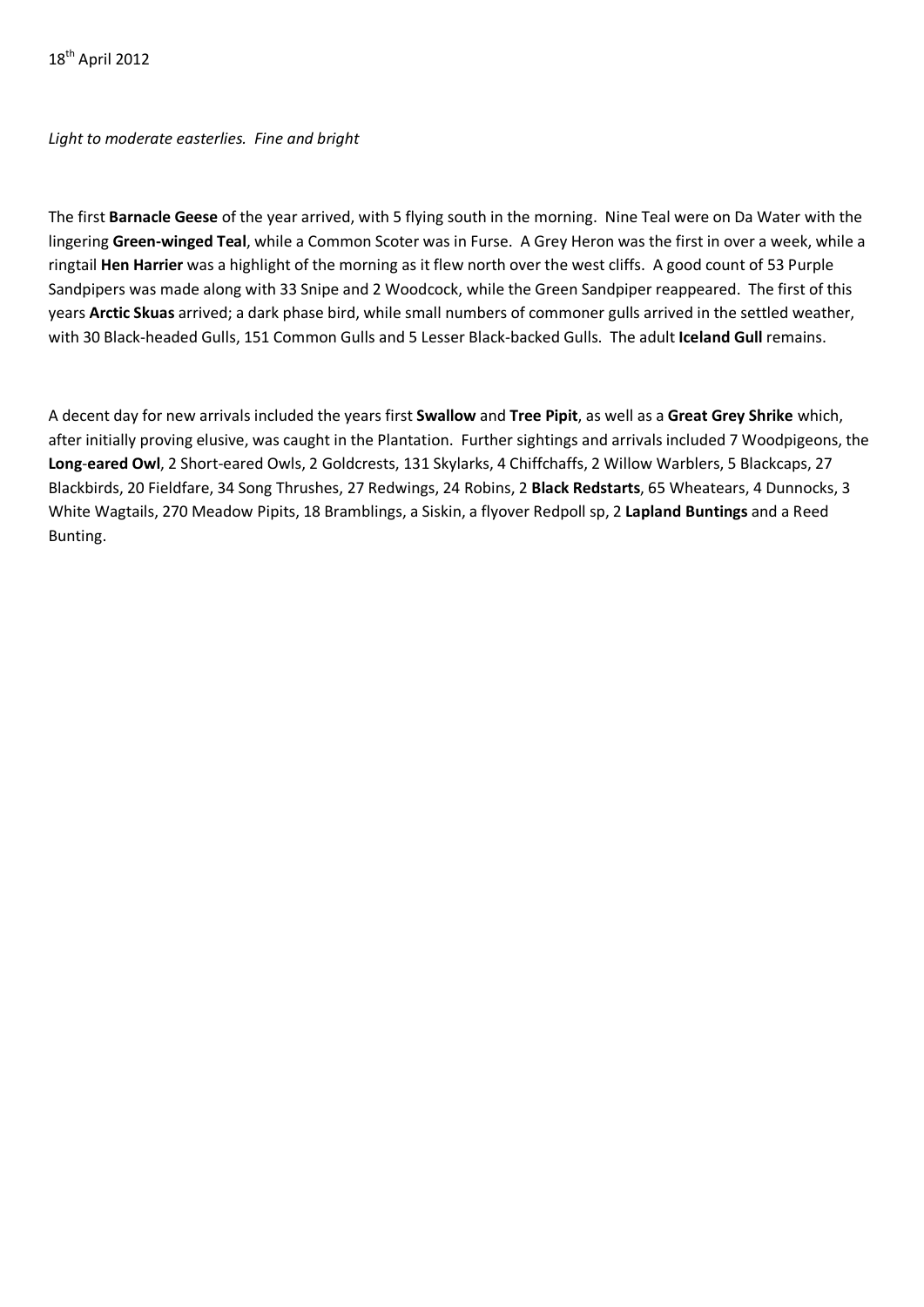19th April 2012

## *Light easterly and fine*

Highlight today was the discovery of a very flighty and elusive **CORN BUNTING** at Taft. Favouring feeding in the open, this chunky bunting was hard to approach, but will hopefully settle. A rare bird on Fair Isle, with fewer than 10 records since 1970. A **Wryneck** showed well at Lower Stonybreck and arrived only a day later than the earliest Fair Isle record

Birds continue to arrive in good conditions for migration, with our first Whooper Swan sighting since February. The Long-eared Owl remains while further migrant sightings included a Goldcrest, 4 Swallows, 8 Chiffchaffs, 3 Willow Warblers, 7 Blackcaps, a male **Ring Ouzel**, a decent spring arrival of 229 Fieldfare and 60 Robins, 91 Wheatears, 5 Dunnocks, 2 Chaffinches, 18 Bramblings still, 5 Siskins, 2 Linnets, 2 Mealy Redpolls, a summer male **Snow Bunting**, male **Lapland Bunting** and 4 Reed Buntings.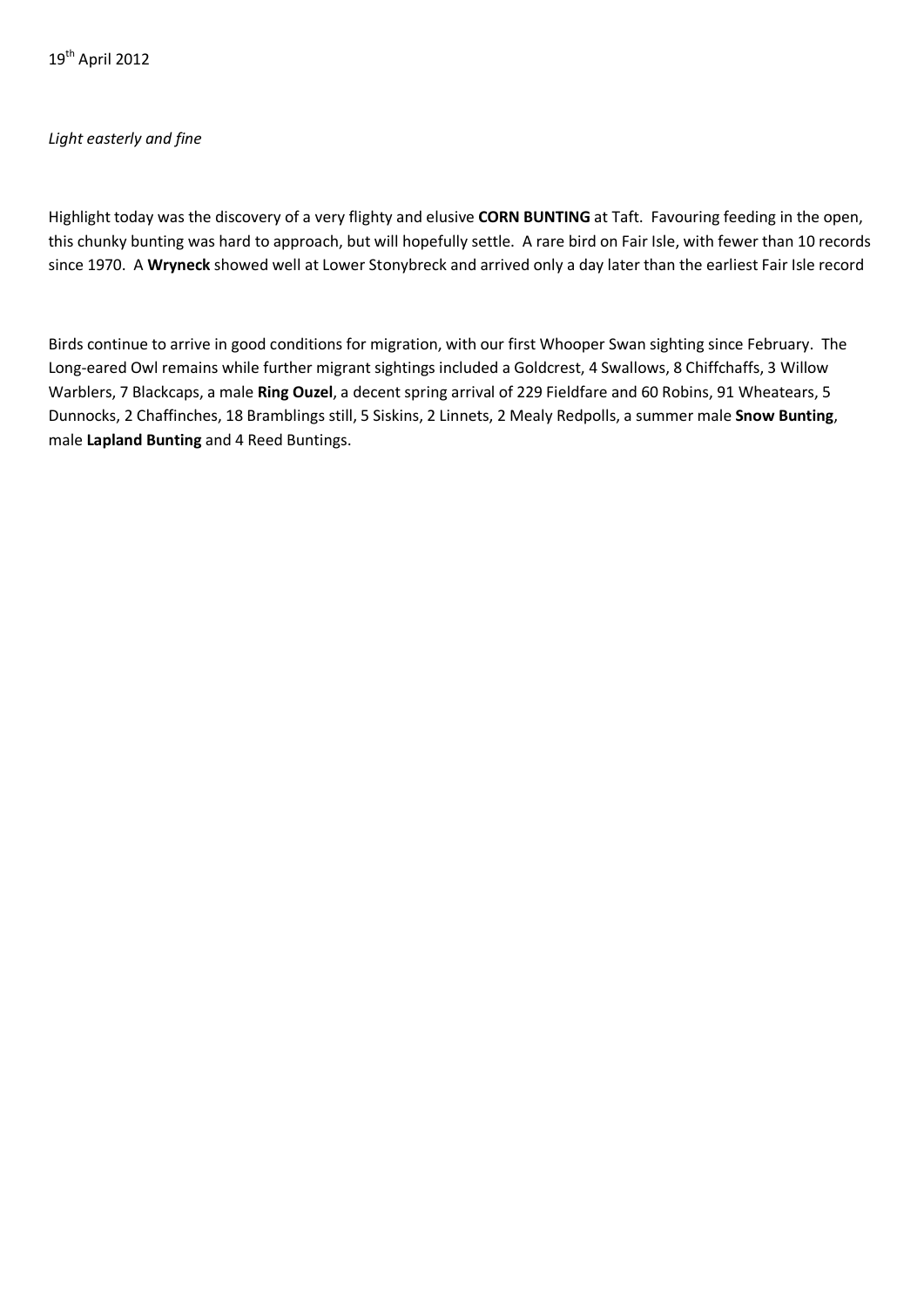*Moderate easterly and 'murky' conditions, with low cloud. Dry until the afternoon*

Another good day of migrant arrival, today dominated by Robins, with 204 counted across the island; more than half of which were on the cliffs in the north.

Six Barnacle Geese flew through while 3 Common Scoter and 2 Red-breasted Mergansers were present. An adult Cormorant was in the south while a handsome adult male Hen Harrier appeared at the airstrip. A Woodcock and 2 Green Sandpipers were discovered and the adult Iceland Gull remains.

Seven Woodpigeons arrived and the Long-eared Owl remains, while migrant totals included 9 Goldcrests, a Swallow, 23 Chiffchaffs, 4 Willow Warblers, 9 Blackcaps, **13 Ring Ouzels**, 98 Song Thrushes, Black Redstart, 14 Dunnocks, male **Blue-headed**-type **Wagtail**, 225 Meadow Pipits, 7 Chaffinches, 40 Bramblings, 2 Siskins, 5 Linnets, 2 Mealy Redpolls, a Lapland Bunting and 3 Reed Buntings.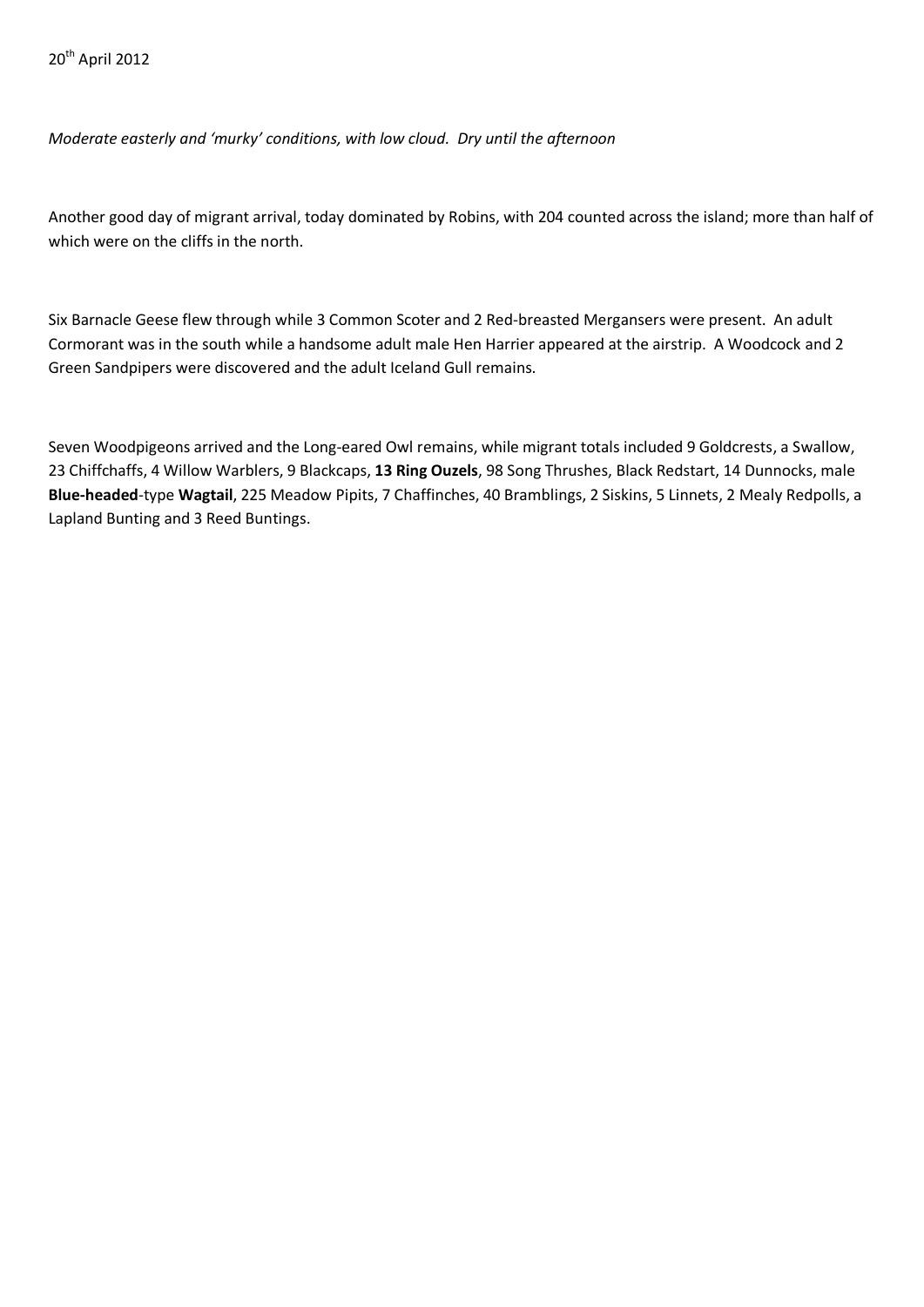21st April 2012

*Light easterlies and persistent but light drizzle*

A **HOOPOE** found in the Parks late afternoon would have been the undisputed highlight of the day, if it wasn't so damn elusive! Rarer in a Fair Isle context however, and by far a showier bird was a **COMMON CRANE** found near the airstrip where it sat on the hillside at Sukka Mire and roosted. The **Corn Bunting** was relocated at Taft and the **Green-winged Teal** remains.

The male **Hen Harrier** was still floating around the north and an immature female Peregrine arrived, as did our first **Moorhen** of the year. A Jack Snipe was also discovered.

Common migrants continue to arrive in favourable conditions, leaving us with a day that wouldn't feel out of place in late September. The main feature was provided by a count of **407 Robins**; one of the highest Fair Isle spring counts. Further sightings included a Short-eared Owl, **Wryneck** in Gilsetter, a Carrion Crow, 6 Goldcrests, 4 Swallows, **43**  Chiffchaffs, 13 Blackcaps, **23 Ring Ouzels**, 72 Fieldfares, 112 Song Thrushes, 24 Redwings, 2 Mistle Thrushes, male Black Redstart, **76 Dunnocks**, the male Yellow Wagtail (thought to be a possible Blue-headed/Grey-headed intergrade), 3 White Wagtails, 3 Tree Pipits, 12 Chaffinches, 44 Bramblings, Siskin, 4 Linnets, 4 Mealy Redpolls and 3 Reed Buntings.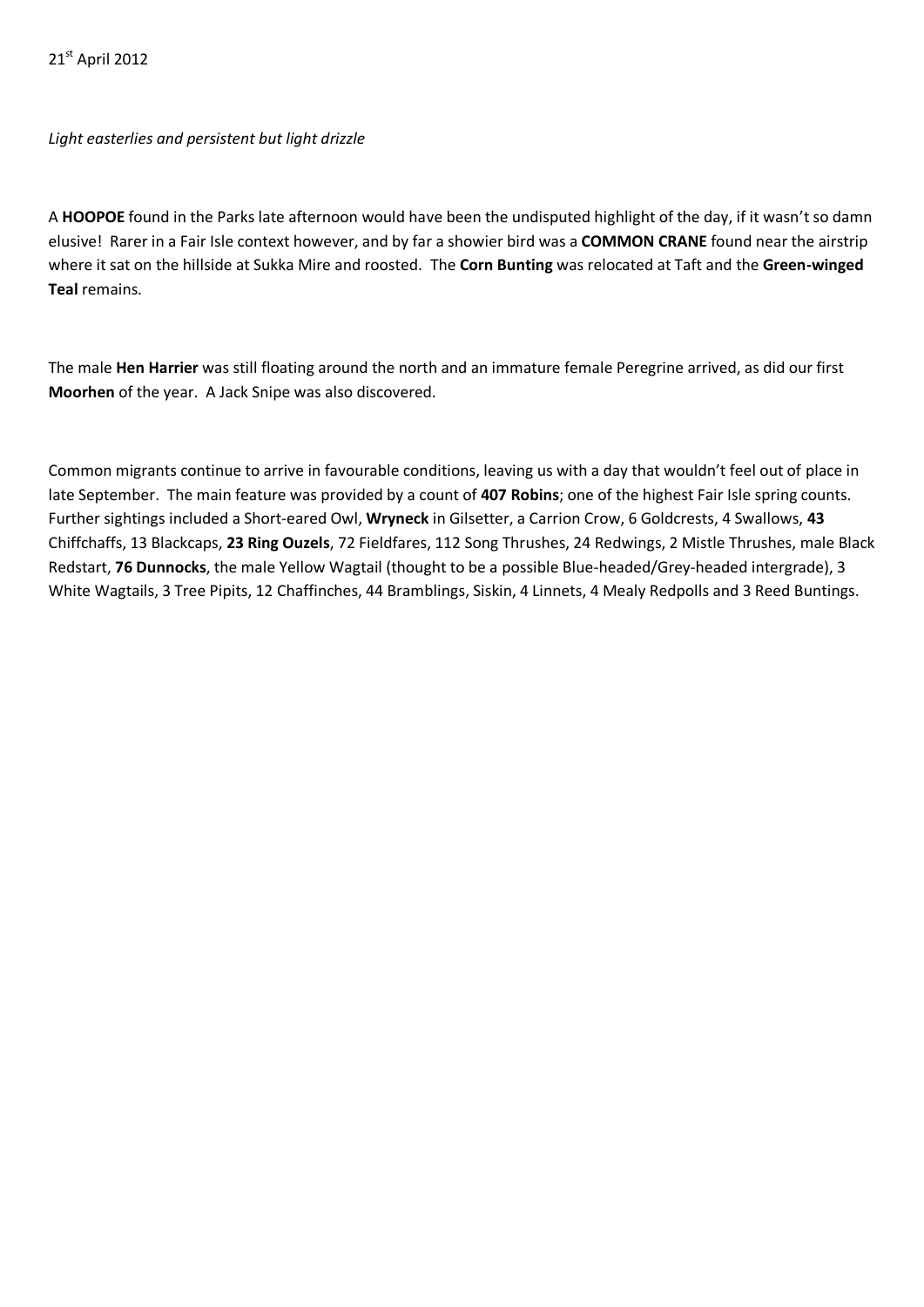22<sup>nd</sup> April 2012

#### *Light north-easterly. Fine*

Two Pink-footed Geese arrived and joined the lingering Greylag flock, totalling 43 at the moment. Grey Herons increased to 3, as did Sparrowhawks. New for the year were 2 Whimbrel in the south, while the adult Iceland Gull remains.

A total of 11 Woodpigeons arrived and the Long-eared Owl was seen again in the north. The **Wryneck** was seen again at Midway. Further migrants included a Jackdaw, 9 Carrion Crows, 2 Goldcrests, 9 Swallows, 36 Chiffchaffs, 2 Willow Warblers, 11 Blackcaps, 2 Ring Ouzels, 20 Blackbirds, 81 Fieldfare, 82 Song Thrushes, 11 Redwing, 1 Mistle Thrush, **389**  Robins, 2 Black Redstarts, 67 Dunnocks, the lingering Yellow Wagtail, the first Grey Wagtail of the year, 8 White Wagtails, 3 Tree Pipits, 24 Bramblings, 6 Siskins, 5 Linnets, a **Lesser Redpoll** trapped in the evening, 2 Mealy Redpolls, 2 Lapland Buntings and 3 Reed Buntings.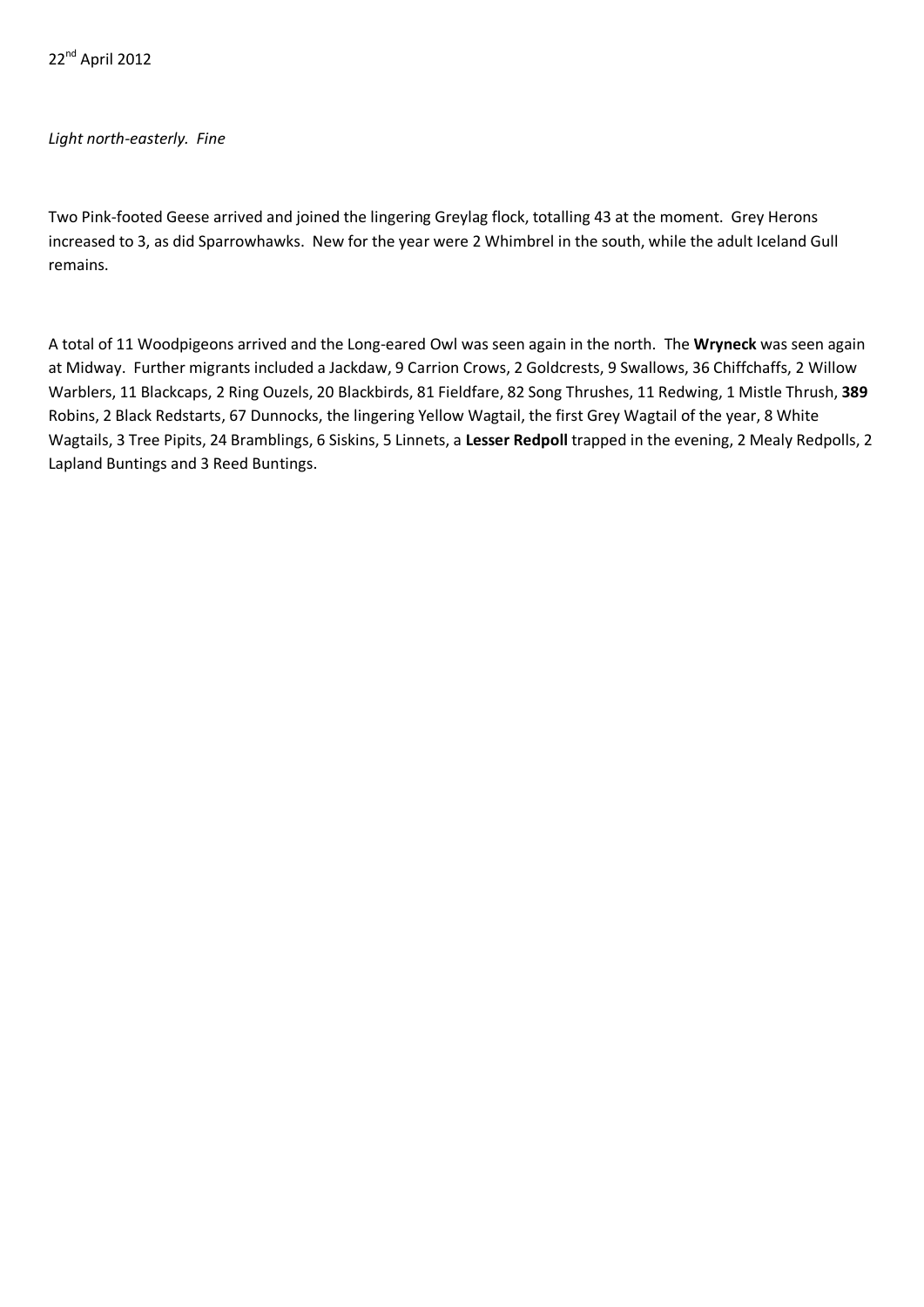### *Moderate north-easterlies. Cold*

The first **Bar**-**tailed Godwit** of the year arrived over Kennaby, while the 2 Whimbrel lingered. An arrival of Common Gulls saw 277 pass north, along with 7 Black-headed Gulls and 6 Lesser Black-backed Gulls.

Thirteen Woodpigeons were an increase on recent days and a Short-eared Owl was in the south and the **Wryneck** was at the Chapel. The **Corn Bunting** was also still present in the Taft area, though it remains very elusive. Further notable migrants included 5 Goldcrests, a decrease to 15 Chiffchaffs, 8 Blackcaps, 10 **Ring Ouzels**, 2 **Mistle Thrushes**, a drop in Robin numbers to 200 birds (still impressive though!), 1 female **Black Redstart**, 29 Dunnocks, 2 Tree Pipits, 7 Chaffinches, 21 Bramblings (with most on the Obs feeder).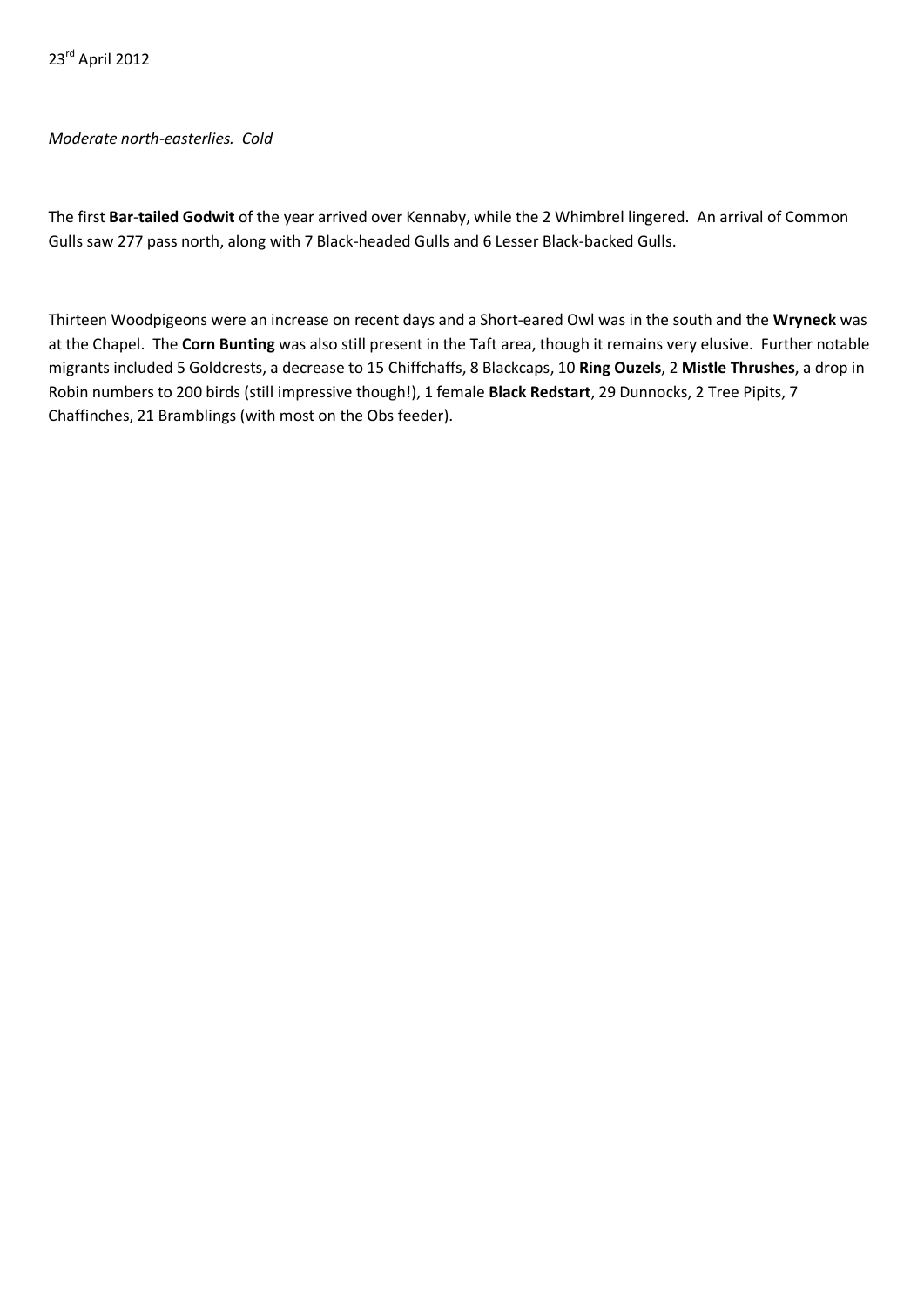*Moderate North-easterly with showers. Overcast.*

A Red-breasted Merganser arrived along with a Cormorant and 2 Moorhens in Hjukni Geo. 70 Purple Sandpipers was also a high count while a Black-tailed Godwit also arrived. The Iceland Gull remains.

Fifteen Woodpigeons were present along with a Long-eared Owl and 2 Short-eared Owls. A **Wryneck** remained at the Chapel while the **Great Grey Shrike** was also still roaming the isle. Small migrant counts included 2 Swallows, similar numbers of Chiffchaffs and Blackcaps to recent days, the first Grasshopper Warbler of the year at Burkle, 8 Ring Ouzels, 16 Blackbirds, 63 Fieldfares, 78 Song Thrushes and 26 Redwings (a general increase), a decrease to 137 Robins, the first Redstart of the spring, 88 Wheatears, slightly smaller numbers of Dunnocks, 2 lingering Tree Pipits, 42 Bramblings, a Greenfinch, 5 Siskins, 3 Linnets, a single Snow Bunting and 2 Reed Buntings.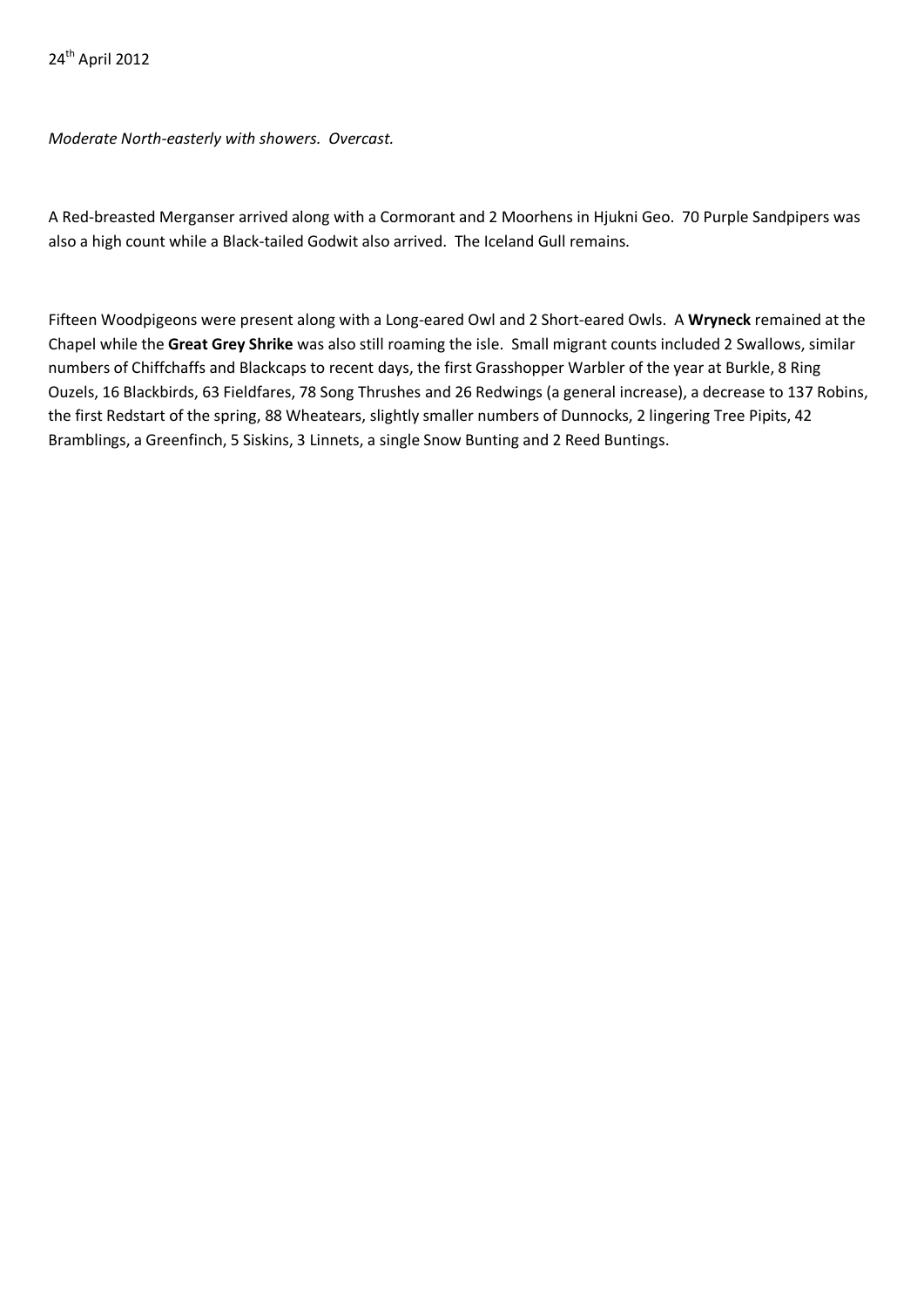*Moderate northerlies. Cold.*

The cold northerlies saw to it that new arrivals were mostly few and far between, but a few bits did make it, including 27 Greylag Geese, 4 Sparrowhawks, 3 Woodcock, and another **Wryneck** at Double Dyke joining the lingering Utra bird, 3 Swallows, 2 Mistle Thrushes and another male **Hawfinch** at the Haa. The **Corn Bunting** is still present at Taft.

The numbers of most warblers, thrushes and other lingering species tended to dwindle slightly, but still good numbers present, including 7 Ring Ouzels, 142 Robins, 8 White Wagtails, 207 Meadow Pipits, 8 Chaffinches and 23 Bramblings.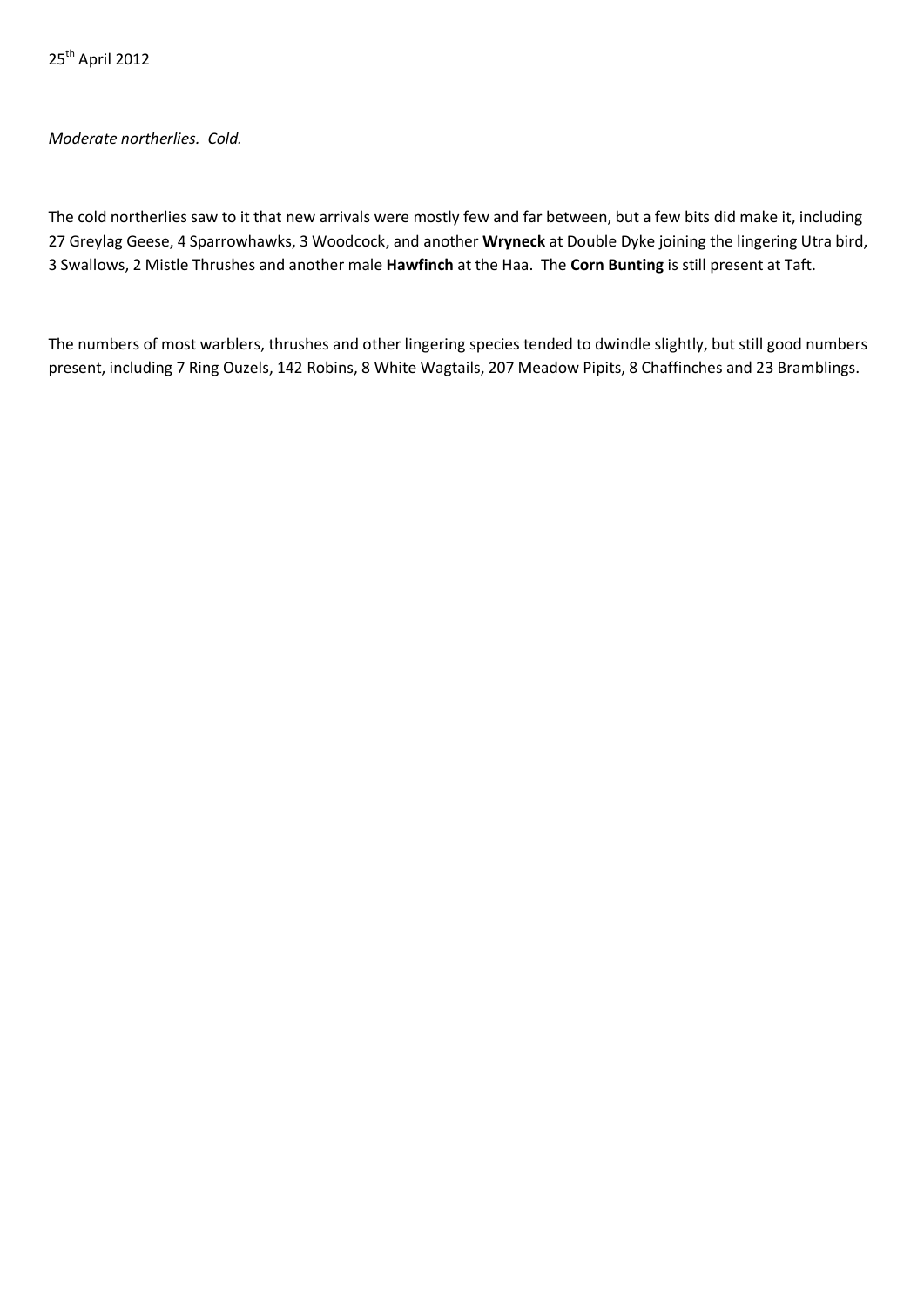*Moderate north/north-westerly and frequent rain and showers.*

A Teal arrived, although 2 Common Scoter were slightly more notable in Furse. A Kestrel also made an appearance along with an immature Peregrine. Twenty Golden Plovers were noted along with a Whimbrel.

Woodpigeons increased to 18 while the **Great Grey Shrike** remains in the south of the island, terrorising any lingering Robins (of which there were 96). Two Willow Warblers managed to arrive in poor conditions for migration, joining 7 Chiffchaffs and 3 Blackcaps on the island. Seven Ring Ouzels remain, while Redwings increased to 18, having dwindled in number along with all other thrushes on the isle. Dunnocks saw a slight increase to 21, while the first Yellow Wagtail of the year also arrived (an unraced fly-over). Twenty-nine Bramblings were present along with Lingering Chaffinches and Greenfinch, while a Mealy Redpoll also arrived.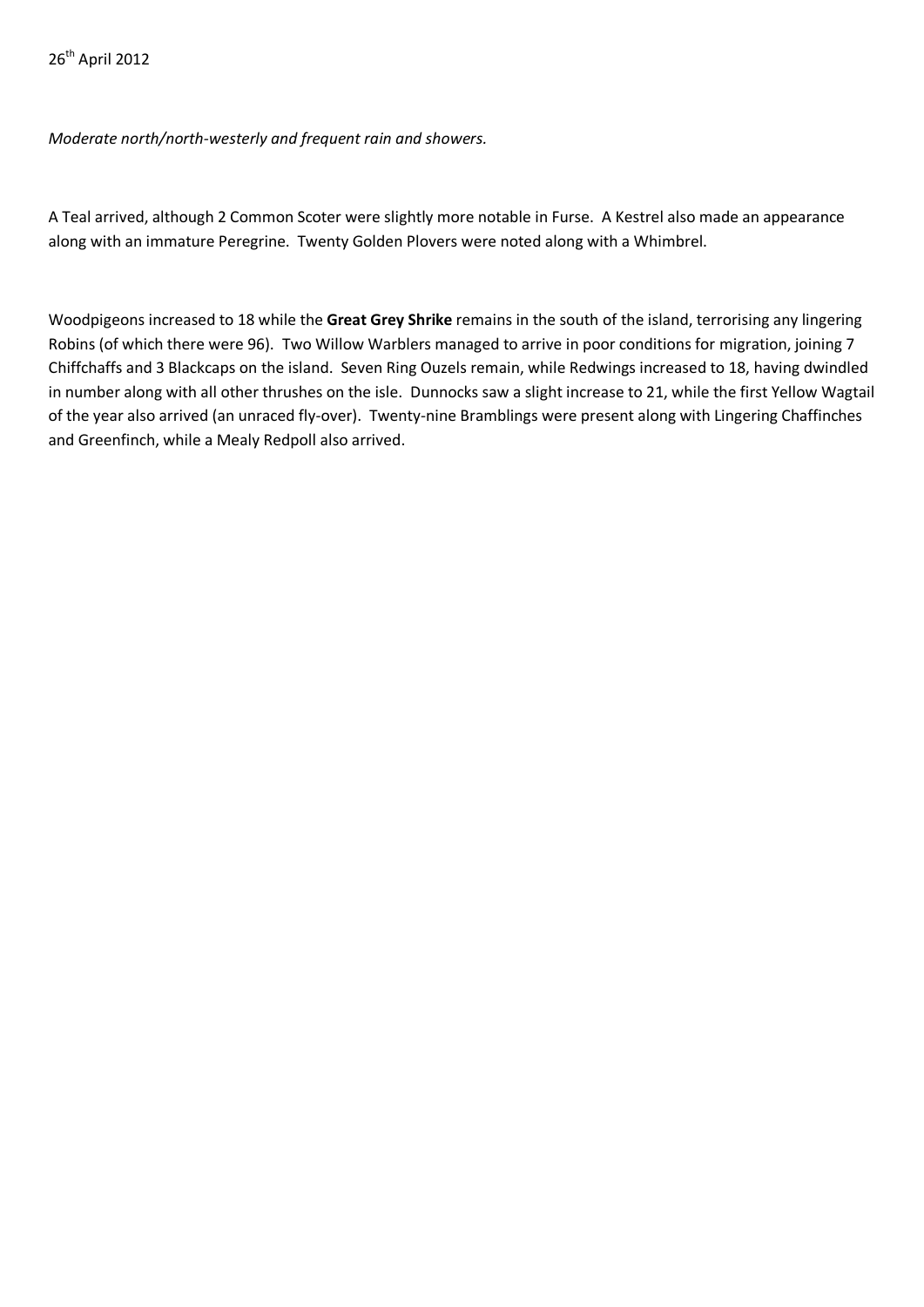*Moderate north/north-westerlies. Overcast.*

One Teal became 3 today while a Grey Heron arrived along with another Sparrowhawk joining the lingering 3. A **Wryneck** at Schoolton was probably a lingering bird while a couple of new Chiffchaffs and Blackcaps arrived along with an additional 2 Ring Ouzels joining the lingering 7. Song Thrushes increased to 42, with Robins also topping 130 and a Black Redstart arriving. Three Tree Pipits also made an appearance along with another **Hawfinch** at the Haa; this time a female. A Lapland Bunting and 4 Reed Buntings were also noted, along with the lingering **Corn Bunting**.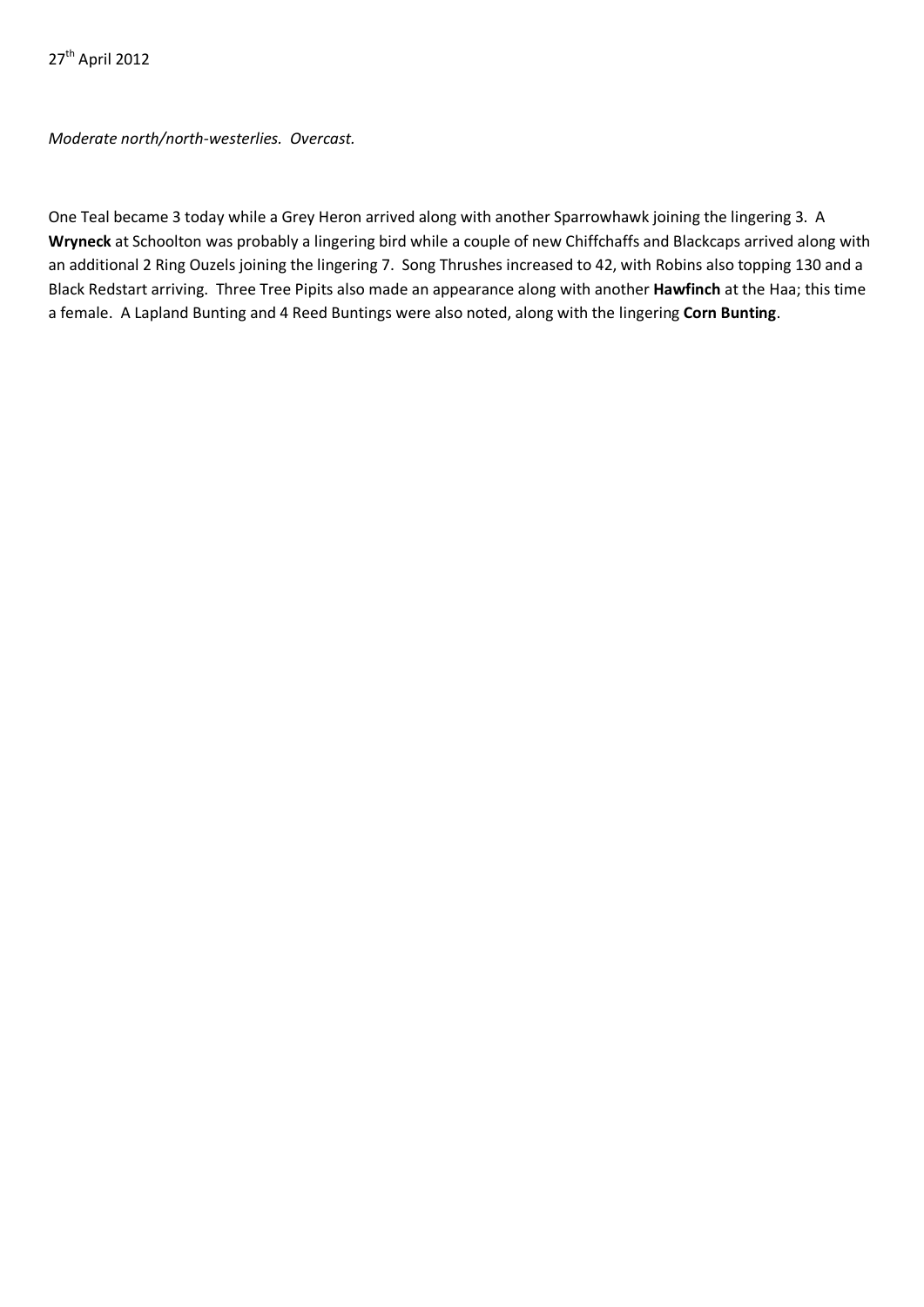# *Fine and bright, light winds.*

Two Pink-footed Geese were noted along with a Common Scoter and Goldeneye. Four Cormorants flew north and the first Dunlin in a while arrived along with 20 Curlew.

A Long-eared Owl at the Obs was new in while the **Great Grey Shrike** continues its protracted stay on the island. Light corvid passage included 9 Carrion Crows and a Rook north, along with 12 Hoodies and 3 hybrid crows. Common small migrants included a Goldcrest, 4 Swallows, 10 Chiffchaffs, 13 Ring Ouzels, 19 Blackbirds, 37 Fieldfares, a lingering Black Redstart, 28 Dunnocks, the first Goldfinch of the year, 4 Siskins, 4 Linnets and a Lapland Bunting.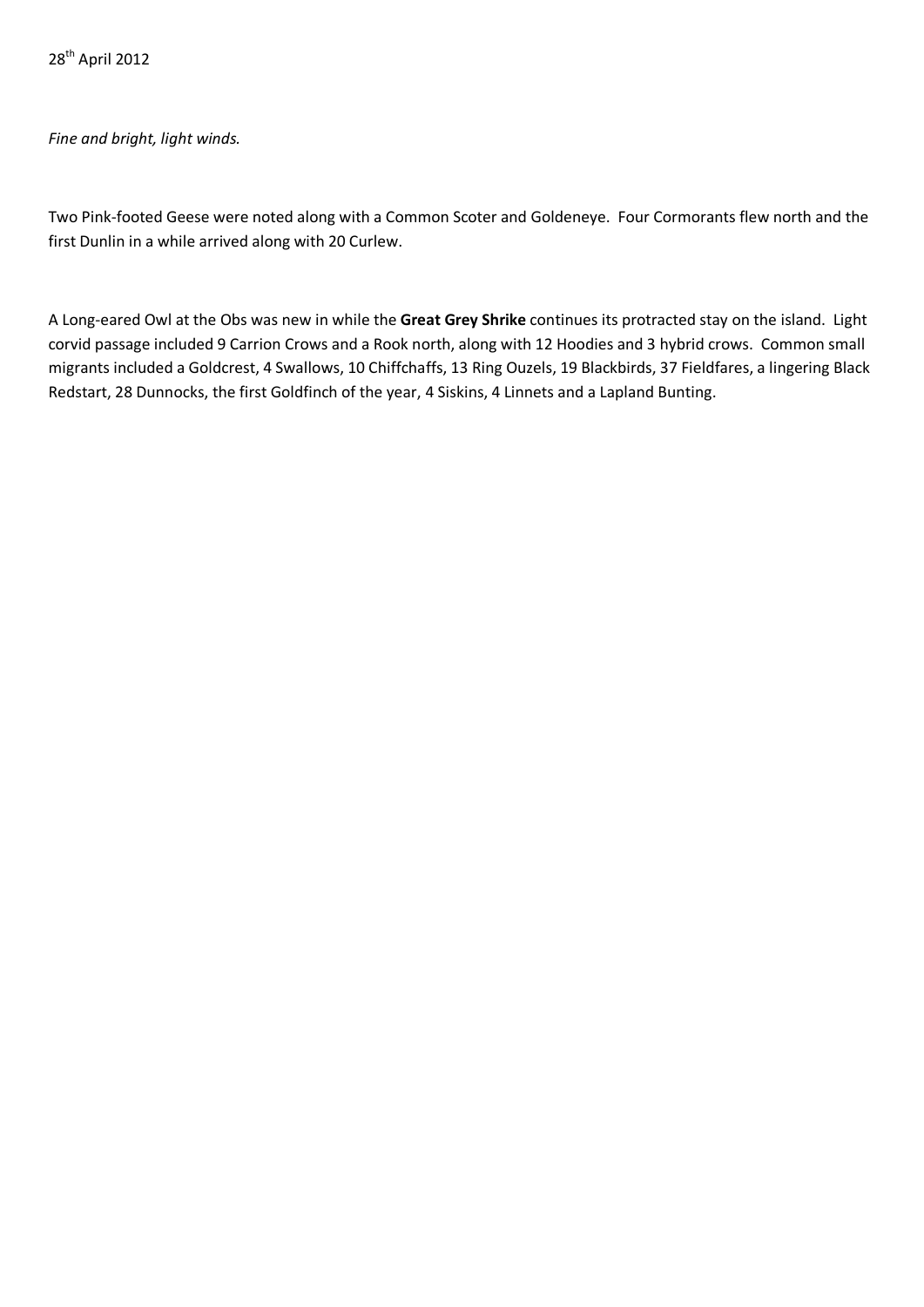29th April 2012

## *Fine with light winds.*

A fine and bright day that was highlighted by the arrival of an immature **White-tailed Eagle** that was seen first over Ward Hill before gaining height over the Obs and steadily drifting towards Shetland, where it was soon picked up again.

Two Woodcocks made an appearance, as did the first 2 Common Sandpipers of the year, while a first winter Iceland Gull also arrived. A flock of 16 Woodpigeons were present along with a Collared Dove and a single Short-eared Owl. Three Jackdaws arrived, while notable small migrant counts included 7 Willow Warblers, the first Garden Warbler of the year, 20 Ring Ouzels, a Mistle Thrush, 114 Robins, 3 Black Redstarts and a female Lapland Bunting.